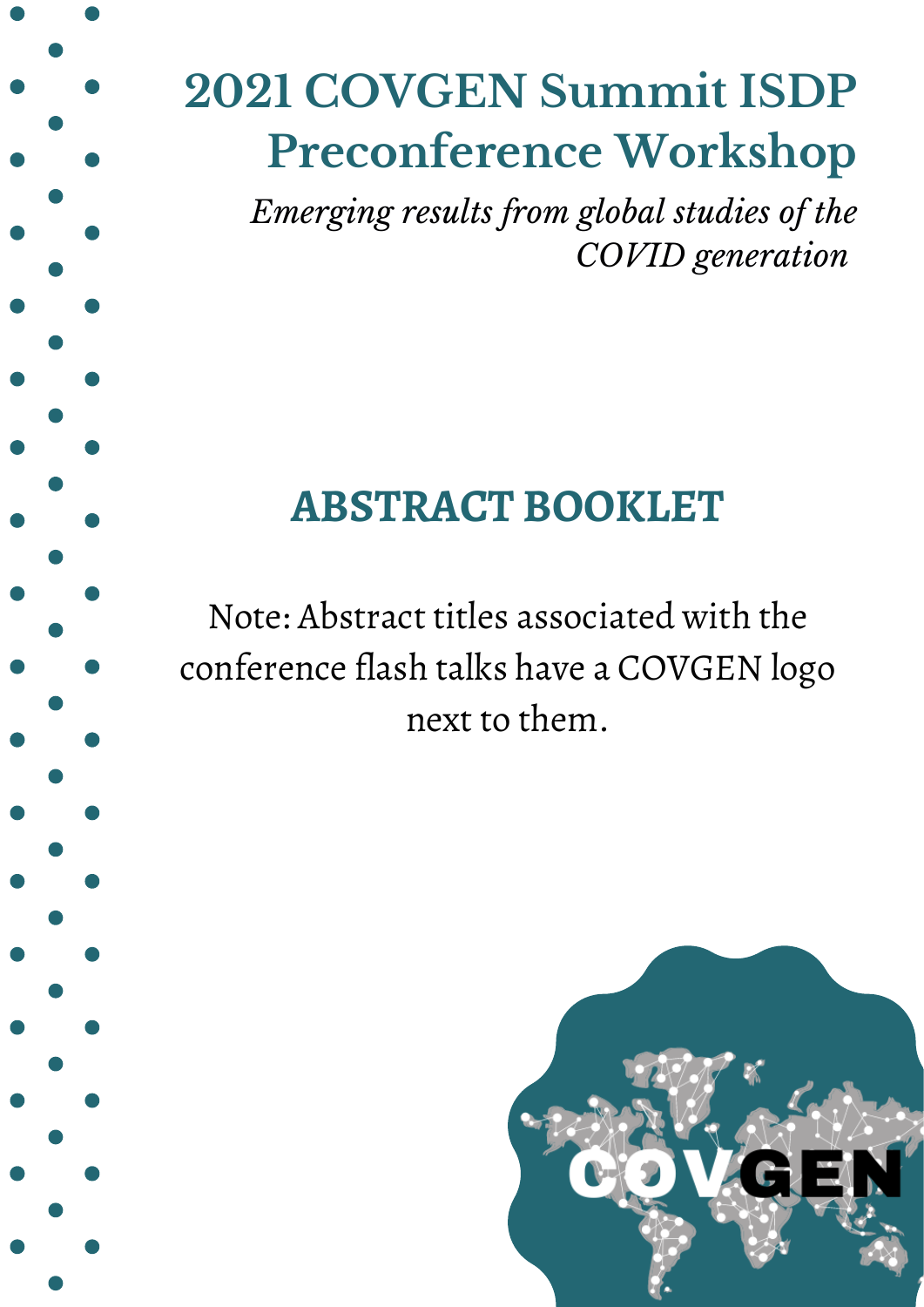#### **State Predictors of Internalizing Symptoms in New-and-Expectant Mothers during the COVID-19 Pandemic**

Ryan Conaghan<sup>1</sup> and Jennifer C. Ablow<sup>1</sup> <sup>1</sup>University of Oregon Department of Psychology

The COVID-19 pandemic has been associated with widespread distress and a heightened incidence of both depression and anxiety. One group faced with an increased risk of distress and psychological deterioration during times of widespread precarity are new-and-expectant mothers. Psychological research has often investigated factors that may protect at-risk groups from the deleterious effects of widespread stressful events, such as natural disasters or disease outbreaks. Prior research has identified both emotional dysregulation and the inability to tolerate uncertain and ambiguous circumstances, or intolerance of uncertainty (IU), as two primary factors that may exacerbate anxiety and depressive symptoms when one is faced with stressful life situations. The current investigation explored how levels of these two individual traits impacted the self-reported symptomology of pregnant women and new mothers during the peak of the 2020 coronavirus outbreak. It was hypothesized that women who reported higher emotional dysregulation and higher IU would also report higher internalizing symptoms throughout the COVID-19 pandemic. We also sought to determine whether two means of coping, mindfulness and perceived social support, would moderate the observed association between women's emotional dysregulation or IU and changes in their levels of internalizing symptoms over time.

Data was acquired remotely through online surveys of new mothers and pregnant women. Preliminary results suggest that both baseline emotional dysregulation and intolerance of uncertainty are positively related to reported symptoms of depression and anxiety (r's range from .55 to .77,  $p's < .001$ ) throughout the perinatal period. These findings suggest that the ability to emotionally regulate oneself and to tolerate uncertain situations likely play a crucial role in the reduction of anxiety and depressive symptoms in the face of the COVID-19 pandemic.

Further analysis will investigate the degree to which different coping styles enhance or hinder the effects of ER and UT on women's internalizing symptoms. Given that both forms of coping are teachable, evidence of their role in dampening the effects of stress on mental health may prove to be valuable tools for obstetric care.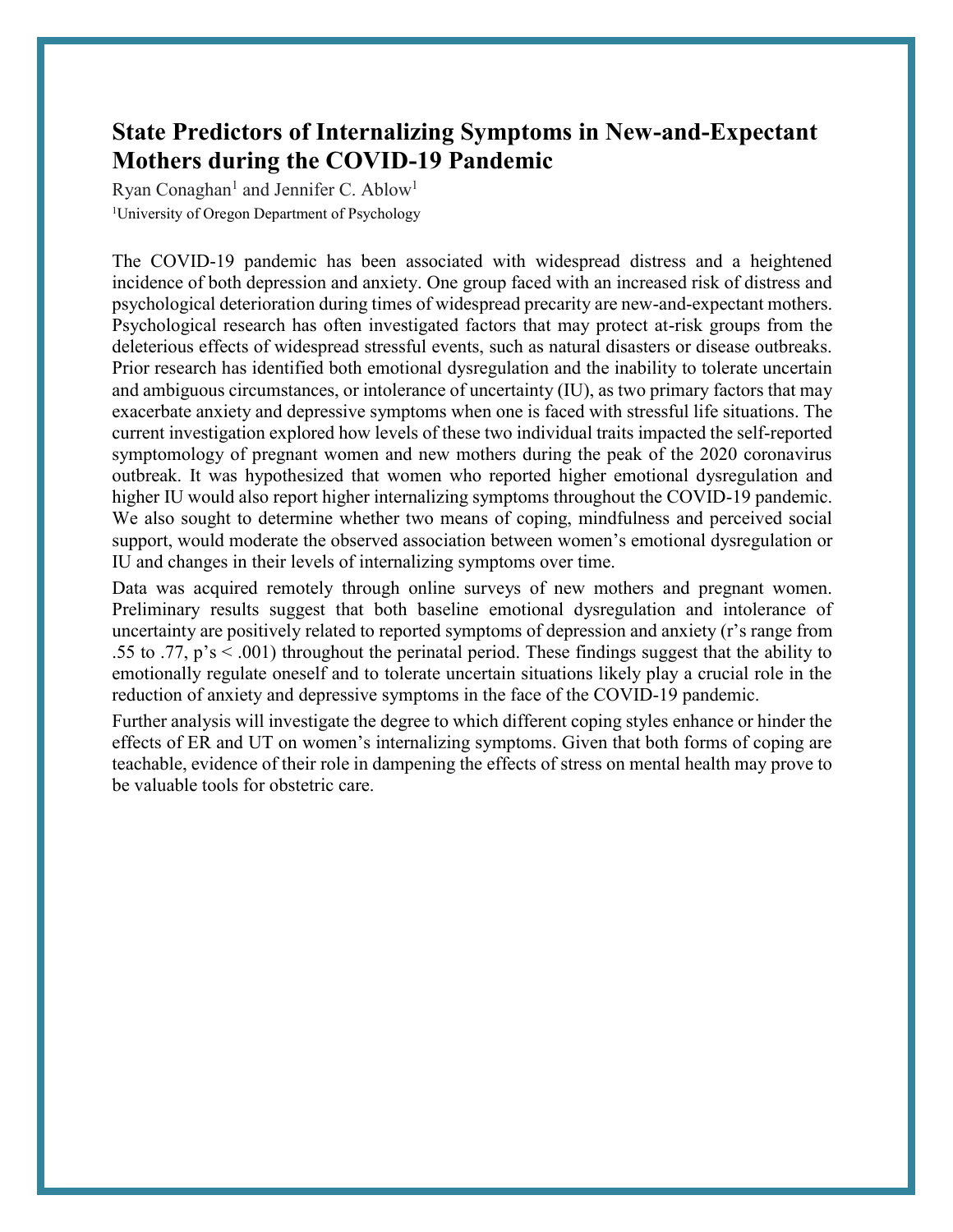

#### **Maternal SARS CoV-2 infection during pregnancy and infant neurodevelopment at 9 months**

Morgan Firestein<sup>1</sup>; Yunzhe Hu<sup>1</sup>; Lauren Shuffrey<sup>1</sup>; Jennifer Barbosa<sup>1</sup>; Violet Hott<sup>1</sup>; Catherine Bianco<sup>1</sup>; Cynthia Rodriguez<sup>1,2</sup>; Sabrina Hyman<sup>1</sup>; Maha Hussain<sup>1</sup>; Mary Bence<sup>1</sup>; Melanie Tejeda Romero<sup>1</sup>; Helen Tzul Lopez<sup>1</sup>; Grace Smotrich<sup>1</sup>; Mia Kyler<sup>1</sup>; Kally O'Reily<sup>1</sup>; William Fifer<sup>1</sup>; Catherine Monk<sup>1</sup>; and Dani Dumitriu<sup>1</sup> 1 Columbia University Irving Medical Center, New York, NY 2 New York State Psychiatric Institute, New York, NY

**Background:** Neurodevelopment is strongly influenced by the intrauterine environment. Adverse maternal and neonatal outcomes have been identified as a result of the COVID-19 pandemic, but the neurodevelopmental effects of *in utero* exposure to maternal SARS-CoV-2 infection during pregnancy are currently unknown.

**Methods:** Sixty-three mother-infant dyads at Columbia University Irving Medical Center affiliated hospitals and who were enrolled in the COVID-19 Mother Baby Outcomes (COMBO) Study participated in a neurodevelopmental assessment between eight and ten months of age. We administered an adapted version of the Developmental Assessment of Young Children, 2<sup>nd</sup> Edition (DAYC-2) via Zoom. The adapted administration involves direct observation, caregiver interviewing, and prompted evaluation of child neurobehavior. Raw scores on each of the five domains (Cognitive, Gross Motor, Fine Motor, Receptive Language, Expressive Language) were converted to standard scores and percentile scores, which adjust for age at assessment.

**Results:** Student's t-tests revealed that the two study groups did not differ significantly on either the standard scores or percentile scores across any of the five DAYC-2 subdomains (*p*'s>0.05). After collapsing across exposed and unexposed infants, we determined the percent of with standard scores  $\leq 1$  standard deviation below the mean. Overall, 3% met this cutoff on the cognitive subdomain, 14% on the gross motor subdomain, 5% on the fine motor subdomain, 13% on the receptive language subdomain, and 22% on the expressive language subdomain.

**Conclusion:** In contrast to the widely-hypothesized neurodevelopmental effects of exposure to maternal SARS-CoV-2 infection, we report no significant association between exposure and infant neurodevelopment as measured by the DAYC-2 at 9-months of age. However, regardless of exposure status, a higher-than-expected proportion of infants born during the COVID-19 pandemic scored  $\leq 1$  standard deviation below the normative mean on all DAYC-2 subdomains, most strikingly on the gross motor, receptive language, and expressive language subdomains. These early findings suggest significantly higher public health impact for the generation born during the COVID-19 pandemic than previously anticipated.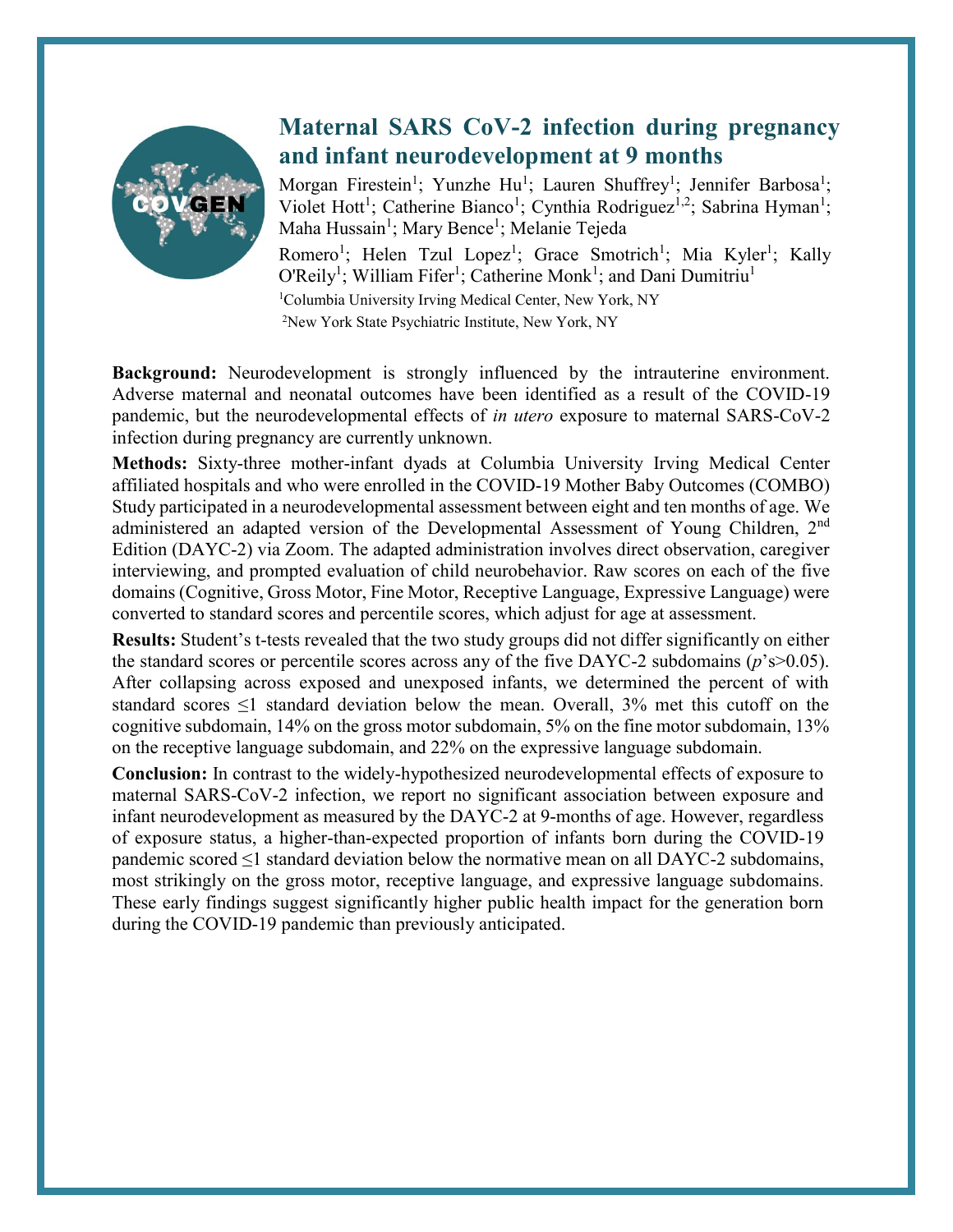

### **Stress susceptibility and resilience in the Canadian Pregnancy During the COVID-19 Pandemic study**

Gerry Giesbrecht, PhD<sup>1</sup>; Catherine Lebel<sup>1</sup>; and Lianne Tomfohr-Madsen<sup>1</sup> <sup>1</sup>University of Calgary

**Background:** The COVID-19 pandemic presents a novel and unprecedented opportunity to study stress and resilience in humans. The current situation replicates important features of wellestablished paradigms to study stress susceptibility and resilience in animal models. Stresssusceptible individuals exhibit considerable changes in behavioral and neurobiological responses, whereas stress-resilient individuals exhibit small or temporary changes in behavior and neurobiology. We propose that objective exposure to pandemic hardships constitute a major prenatal stressor and that outcomes in children will differ as a function of maternal susceptibility or resilience.

**Methods:** The Pregnancy During the COVID-19 Pandemic (PdP) study comprises a prospective longitudinal cohort of pregnant Canadian individuals (at enrollment) with repeated follow-ups during pregnancy and postpartum. Participants reported demographic, socioeconomic, and obstetric characteristics, exposure to objective hardship because of the pandemic (eg, job loss, social isolation, and disrupted access to health care), and anxiety (PROMIS Anxiety) and depression (EPDS) symptoms. Pregnancy outcomes and child outcomes were self-reported. Based on exposure to objective hardship and anxiety and depression symptoms, participants were classified as stress-resilient or stress-susceptible. Resilient individuals had high objective hardship but were below the clinical cut off on both anxiety and depression. Susceptible individuals had high objective hardship exposure and were above the clinical cut off for anxiety or depression.

**Results:** Of 9948 pregnant individuals available for this analysis, 535 were stress resilient and 1009 stress susceptible. Resilient individuals were older, had higher parity, fewer preexisting health conditions, higher socioeconomic status, higher social support, less fear of COVID-19, less sleep disturbance, and longer sleep duration. Infants of resilient individuals had longer duration of gestation, but birthweight did not differ. At 3 months of age, infants of resilient individuals had greater total sleep time, longer duration of consolidated sleep at night and fewer episodes of persistent crying.

**Conclusion:** Stress resiliency is associated with improved pregnancy and infant outcomes.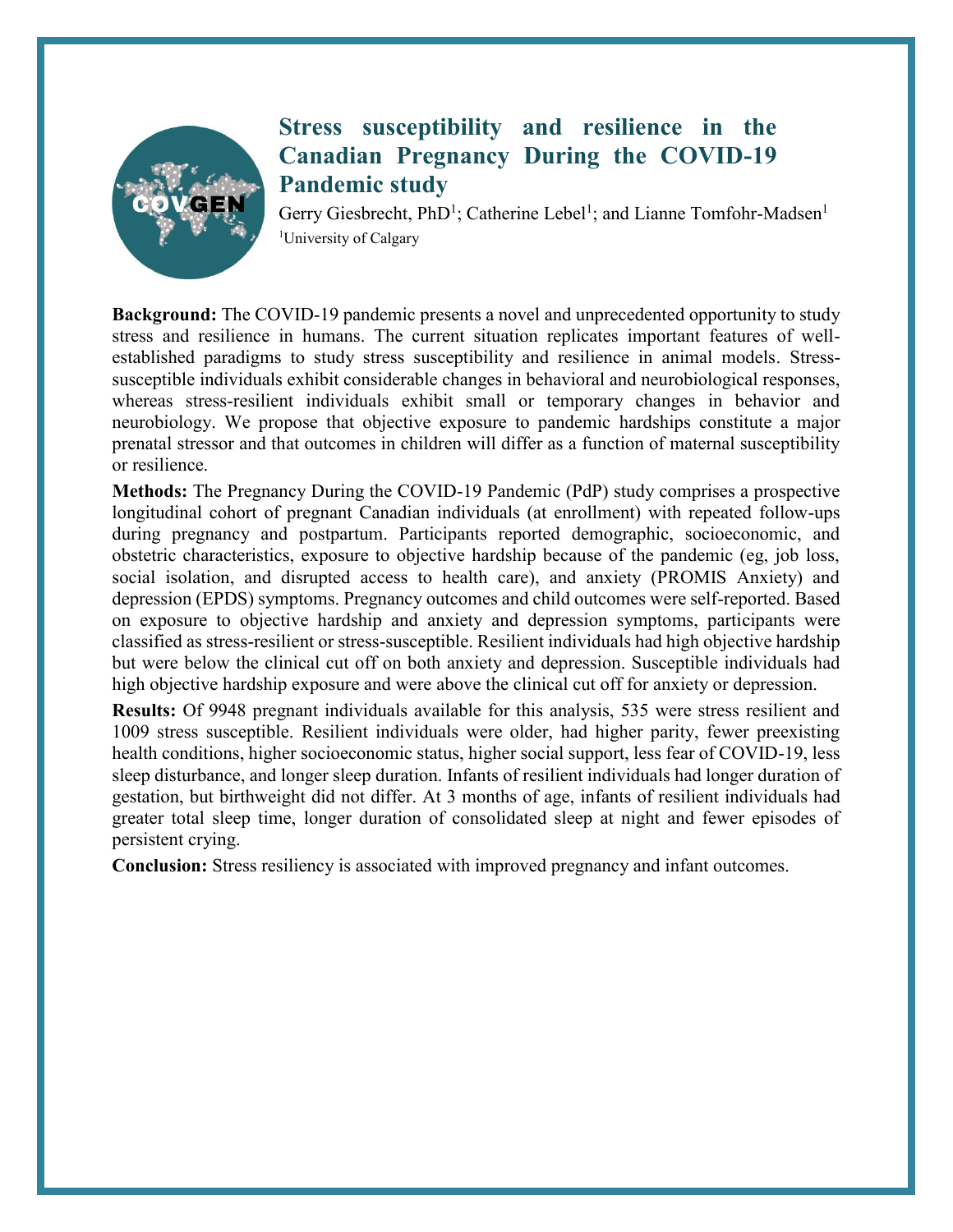#### **Pregnancy, mental health and the COVID-19 pandemic- mental health symptoms over time and the moderation of state incidence of coronavirus cases and maternal emotional dysregulation**

Lauren A. Gimbel  $MD^1$ ; Amanda A. Allshouse  $MS^1$ ; Dylan Neff HBS<sup>2</sup>; Robert M. Silver  $MD^1$ ; Elisabeth Conradt PHD<sup>2</sup>; and Sheila E. Crowell PHD<sup>2</sup>

1 University of Utah Health Obstetrics & Gynecology Department

2 University of Utah Child Adaptation and Neurodevelopment (CAN) Lab

**Background:** Cross-sectional data has shown that pregnant and postpartum women have increased mental health symptoms during the COVID-19 pandemic. Less research has focused on which subgroup of women may be most at risk for these putative increases in mental health symptoms. This study examined the longitudinal change in mental health symptoms in pregnant and postpartum women at the beginning of the pandemic, and investigated moderation by maternal emotional dysregulation and the incidence of coronavirus in the state of Utah.

**Methods:** Pregnant and postpartum women at the University of Utah were invited to join the COVID-19 and Perinatal Experiences (COPE) Study. Beginning on April 23, 2020, participants were sent a survey where they filled out demographics, pregnancy information and self assessments (Round 1). A second survey was sent out 3 months later in addition to a separate postnatal survey (Round 2). A mental health symptom score (MHSS) was defined using a subset of questions from the Brief Symptom Inventory. Emotion dysregulation was defined using the DERS short form. Coronavirus case counts per day were accessed from the state of Utah and a 7 day moving average calculated. Confounders, such as substance abuse, history of mental health disorders and coronavirus impact, were identified prior to analysis.

**Results:** 270 women filled out surveys for Round 1 and Round 2 between April 23rd, 2020 to July 15th, 2021. A total of 243 women were included for analysis. MHSS in the same participant decreased by 2 points p<0.001 from Round 1 to Round 2. No statistically significant difference in the MHSS was seen between Round 1 participants over time. Emotion dysregulation moderated the association between MHSS and time; higher emotional dysregulation was associated with higher MHSS. Incidence of state COVID-19 cases did not moderate this association.

**Conclusion:** Using longitudinal prospective data of pregnant and postpartum women, mental health symptom scores in the same participant did improve over the course of the pandemic. This does not negate the importance of mental health care during the pandemic given the minimal improvement in scores and prior evidence showing an increase in mental health symptoms overall during the pandemic. Resiliency, adaptability and/or habituation may play a role in acute and chronic stressors in pregnant and postpartum women. Additional research in this area is important.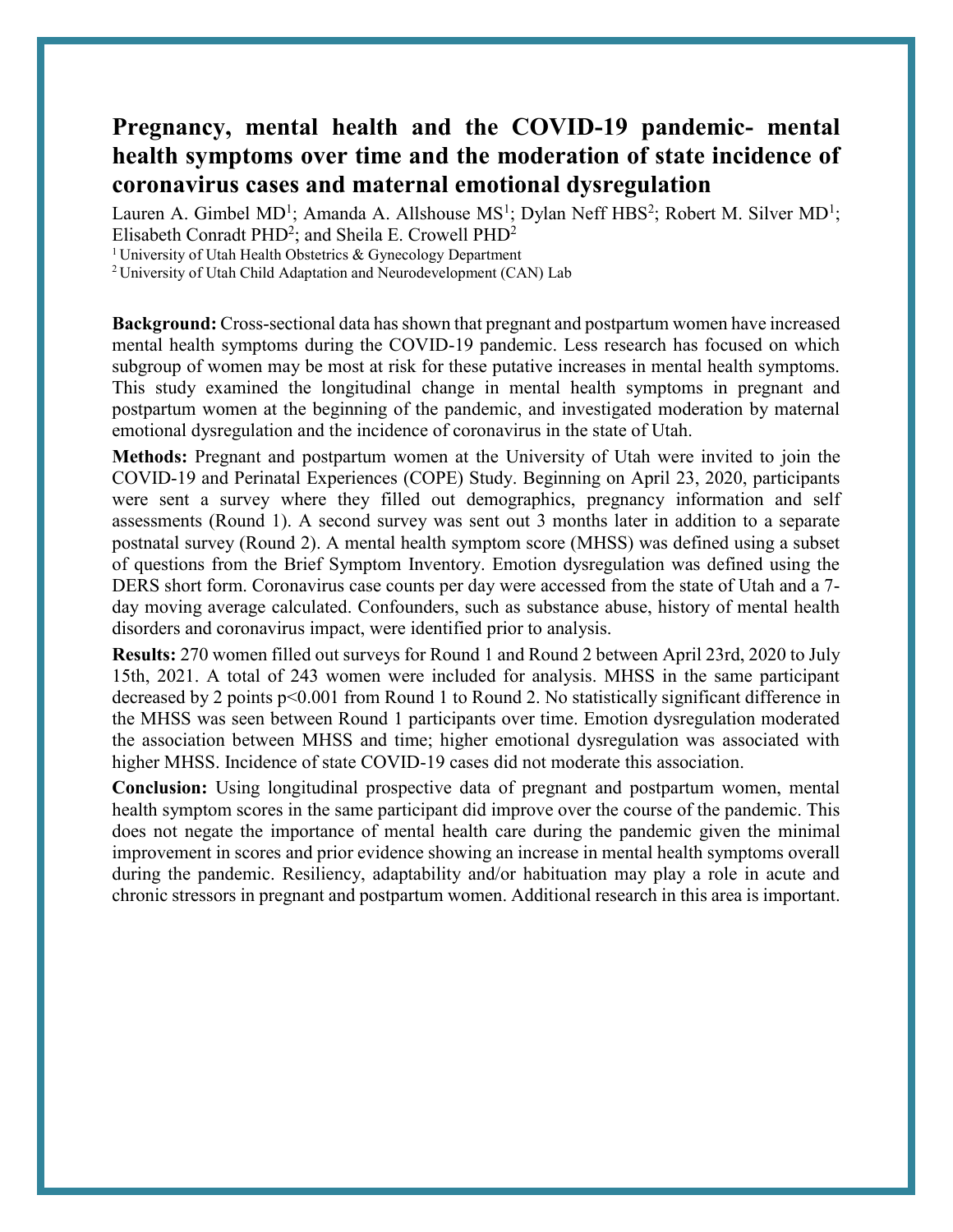#### **Prenatal care cancellations and effects on birth outcomes during the COVID-19 pandemic**

Taylor Groulx<sup>1,5</sup>; Mercedes Bagshawe<sup>1,2,5</sup>; Gerald Giesbrecht PhD, R.Psych.<sup>1,3,4</sup>; Catherine Lebel, PhD<sup>1,2,5</sup>; and Lianne Tomfohr-Madsen, PhD, R.Psych.<sup>1,3,4</sup>

<sup>1</sup>Alberta Children's Hospital Research Institute, University of Calgary, Calgary, AB

2 Hotchkiss Brain Institute, University of Calgary

3 Department of Psychology, University of Calgary

4 Department of Pediatrics, University of Calgary

5 Department of Radiology, University of Calgary

**Intro:** As COVID-19 spread across Canada, provincial governments mandated restrictions to many programs, including health care. These restrictions caused cancellations to prenatal care appointments, impacting individuals' medical support and experiences of pregnancy. Prior studies suggest that inadequate prenatal care and increased stress due to events such as natural disasters, terrorist attacks and pandemics are associated with worse delivery outcomes.

**Methods:** Data from 1,899 participants who completed the intake portion of the study between April 5 to June 1, 2020, and subsequently answered delivery information, were collected as part of the Canada-wide Pregnancy During the COVID-19 Pandemic study. Participants reported demographic, socioeconomic, obstetric characteristics, depressive symptoms (EPDS) and postpartum birth data including gestational weeks at delivery, mode of delivery (vaginal or csection) and NICU (Neonatal Intensive Care Unit) admittance.

**Results**: 34% of pregnant individuals experienced prenatal care appointment cancellations and 30% of participants had clinically elevated symptoms of depression. Cancellations to prenatal care appointments increased the risk of negative birth outcomes, and this relationship was mediated by elevated symptoms of maternal depression. These individuals were more likely to have infants admitted to the NICU, have infants born by C-section and have infants born early. 33% of participants had a C-section, 10% of infants were admitted to the NICU and 12% of infants were born 37 weeks' gestation or earlier.

**Conclusions:** The results of this study illustrate that pandemic-associated changes to the access and delivery of prenatal care may lead to significant and irreversible effects on the physical development of the child, in addition to the psychological distress experienced by the mother. These findings should be taken into consideration in the development of future response plans to significant global events.

**Key words:** pregnancy, pandemic, delivery outcomes, maternal depression, infant health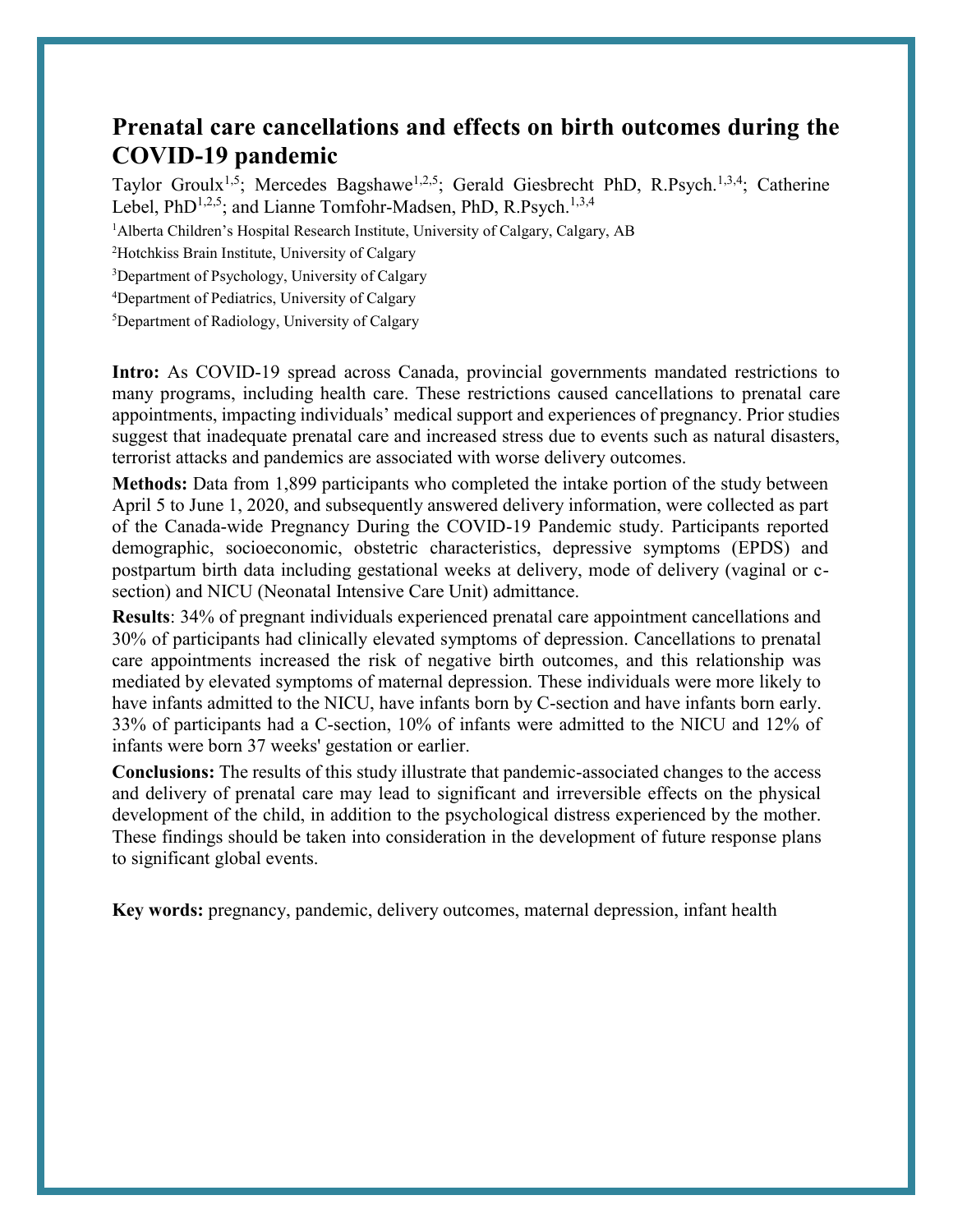#### **The Direct and Interactive Effects of COVID-19-Related Stressors and Emotion Regulation Strategies on Individuals' Decisions and Motivations Regarding COVID-19 Vaccination**

Ryan Hodge<sup>1</sup>; Lindsey Partington<sup>2</sup>; Elisa Ugarte<sup>2</sup>; Michael Knapp<sup>3</sup>; and Paul Hastings<sup>4</sup> 1 University of California, Davis

<sup>2</sup>University of California, Davis Department of Human Ecology

<sup>3</sup>Claremont Graduate University

4 University of California, Davis Department of Psychology

**Background:** Compliance with public health measures may be best supported by motivations to protect others than the self (Luttrell & Petty, 2020). Effective emotion regulation strategies (e.g., cognitive reappraisal versus expressive suppression) have been associated with more adaptive functioning during the pandemic (Xu et al., 2020; Zhang et al., 2021), suggesting they may confer greater adherence to public health guidelines for stressed individuals. This study explored the direct and interactive effects of COVID-19-related stressors and emotion regulation strategies on individuals' decisions and motivations regarding COVID-19 vaccination.

**Method:** 491 undergraduate students participated in an online study for research credit.

Participants reported on emotion regulation strategies (Gross & John, 2003); personal distress, financial stress and stressful life events related to the COVID-19 pandemic; and intent to get vaccinated and compliance with social distancing guidelines. Reasons for intending to get, versus not get, vaccinated were assessed through self-focused motivations (e.g., protect self from COVID-19; versus fear of vaccine symptoms) and other-oriented motivations (e.g., protect others in the community; versus disbelief in COVID-19 threat).

**Results:** Greater emotional distress predicted greater likelihood of intent to get vaccinated and adherence to social distancing measures. Those intending to get vaccinated reported more otherthan self-focused motivations for their decision, whereas the opposite was true for those not intending to get vaccinated. For those intending to get vaccinated, less financial distress, greater emotional distress, and greater cognitive reappraisal predicted more of both self- and otherfocused motivations. Conversely, for those not intending to get vaccinated, the interaction of cognitive reappraisal and financial distress predicted self-focused motivations. For those experiencing more financial stress, self-focused motivations for not getting vaccinated were endorsed most by individuals who reported greater use of cognitive reappraisal, and least by individuals who engaged in less cognitive reappraisal.

**Conclusion:** These preliminary findings suggest that efforts to increase other-oriented motivations could increase compliance with public health measures. As greater cognitive reappraisal supports motivations for both vaccination and social distancing, it may be one competency that is particularly important to promote in order to foster compliance.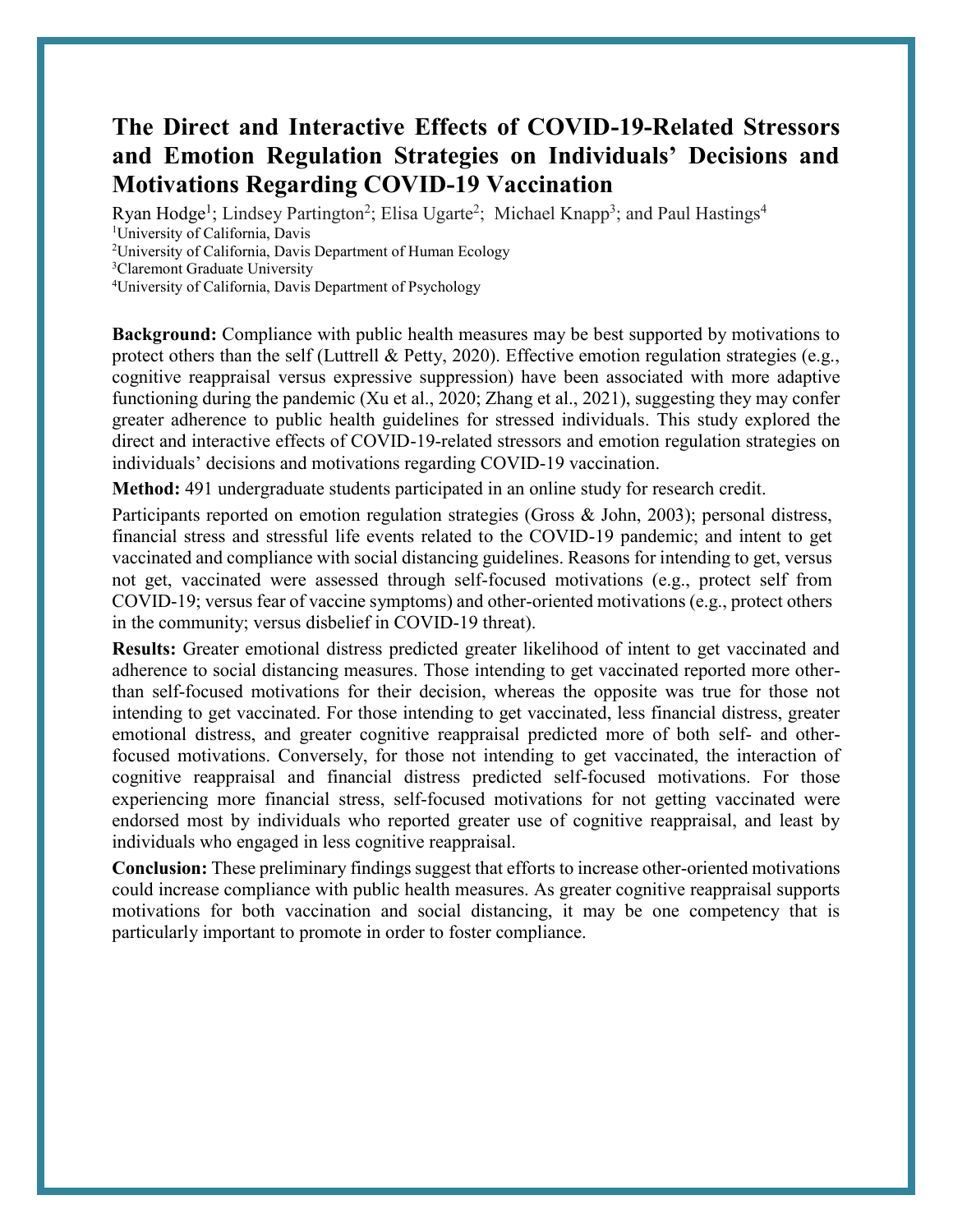#### **Figure 1**



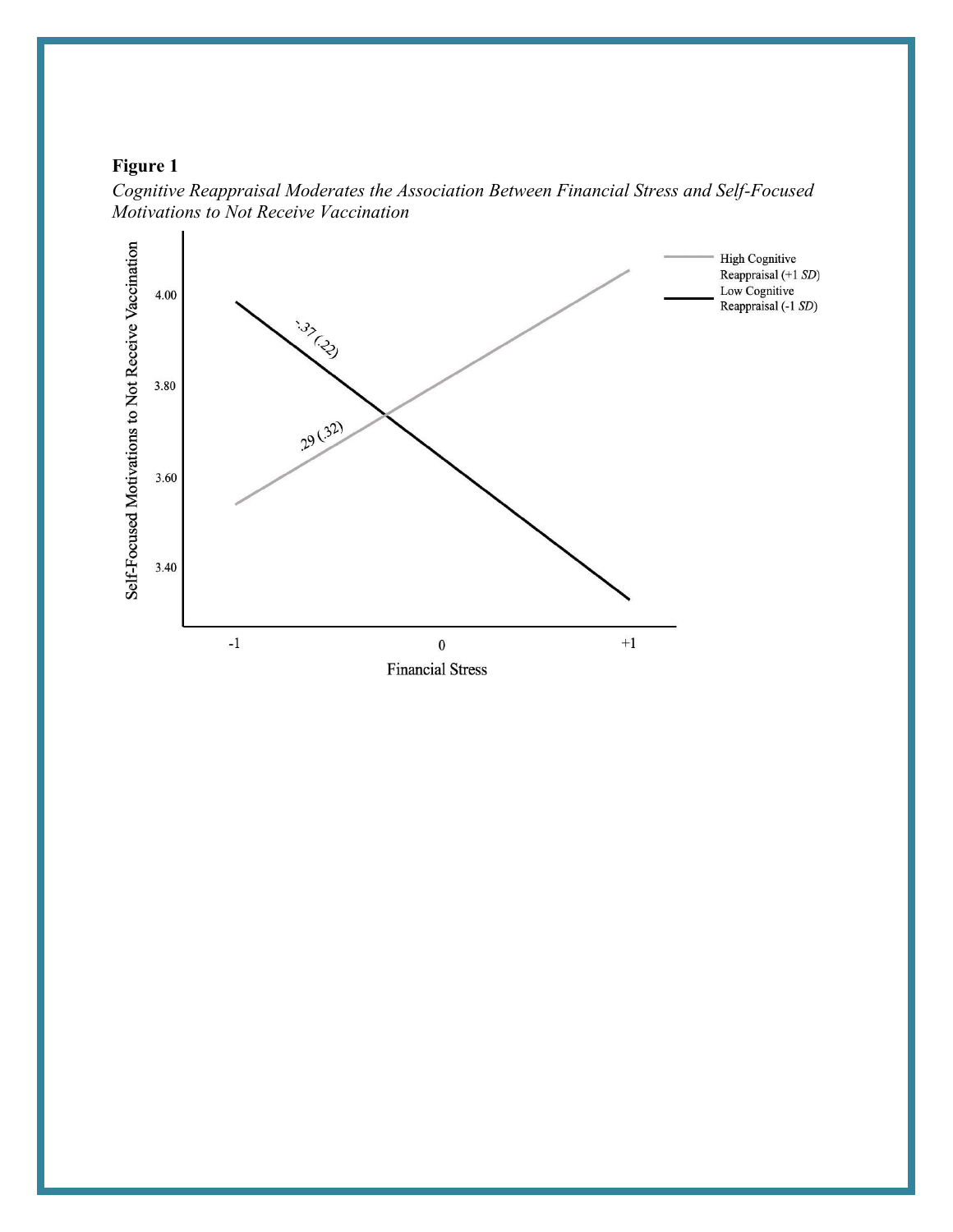

### **Learning in COVID-19 era: Is reading from a screen similar to reading from a printed paper? An electroencephalograph study**

Tzipi Horowitz-Kraus, PhD<sup>1</sup>; Michal Zivan<sup>1</sup>; Sasson Vaknin<sup>1</sup>; and Nimrod  $P$ eleg<sup>1</sup>

<sup>1</sup>Technion, Israel

**Background:** COVID-19 has forced social isolation and remote learning, leading to increased screen exposure in children and reported screen-exposure fatigue. The current study aimed to reveal the differences in reading from a screen versus a printed paper in 6-8- year-old using EEG.

**Methods:** Fifteen children read two different expository paragraphs presented on the screen and a printed paper, while EEG data was collected. Data were processed using a spectral analysis approach focusing on theta vs. beta waveforms ratio (representing attention allocation towards a given task) in language and cognitive control regions. The ratio between theta vs. beta waveforms was associated with cognitive measures, including attention abilities.

**Results:** Despite a similar comprehension level in the screen vs. printed paper-based conditions, higher theta vs. beta ratio was observed in the screen-based reading condition vs. the printed paper condition. A negative correlation between attention abilities and theta vs. beta ratio in both conditions was found.

**Discussion:** The current study results suggest that although reading comprehension might be similar when reading from a paper vs. a screen, the cognitive effort in processing written information generated from the screen is higher. Previous findings suggest that higher theta vs. beta waveforms ratios represent challenges in attention allocation towards a given task, as observed in the screen-based reading in the current study. The results may provide one possible explanation for the fatigue reported by children resulting from remote learning during COVID times. Possible neurobiological reasons for this challenge in attention allocation will be discussed.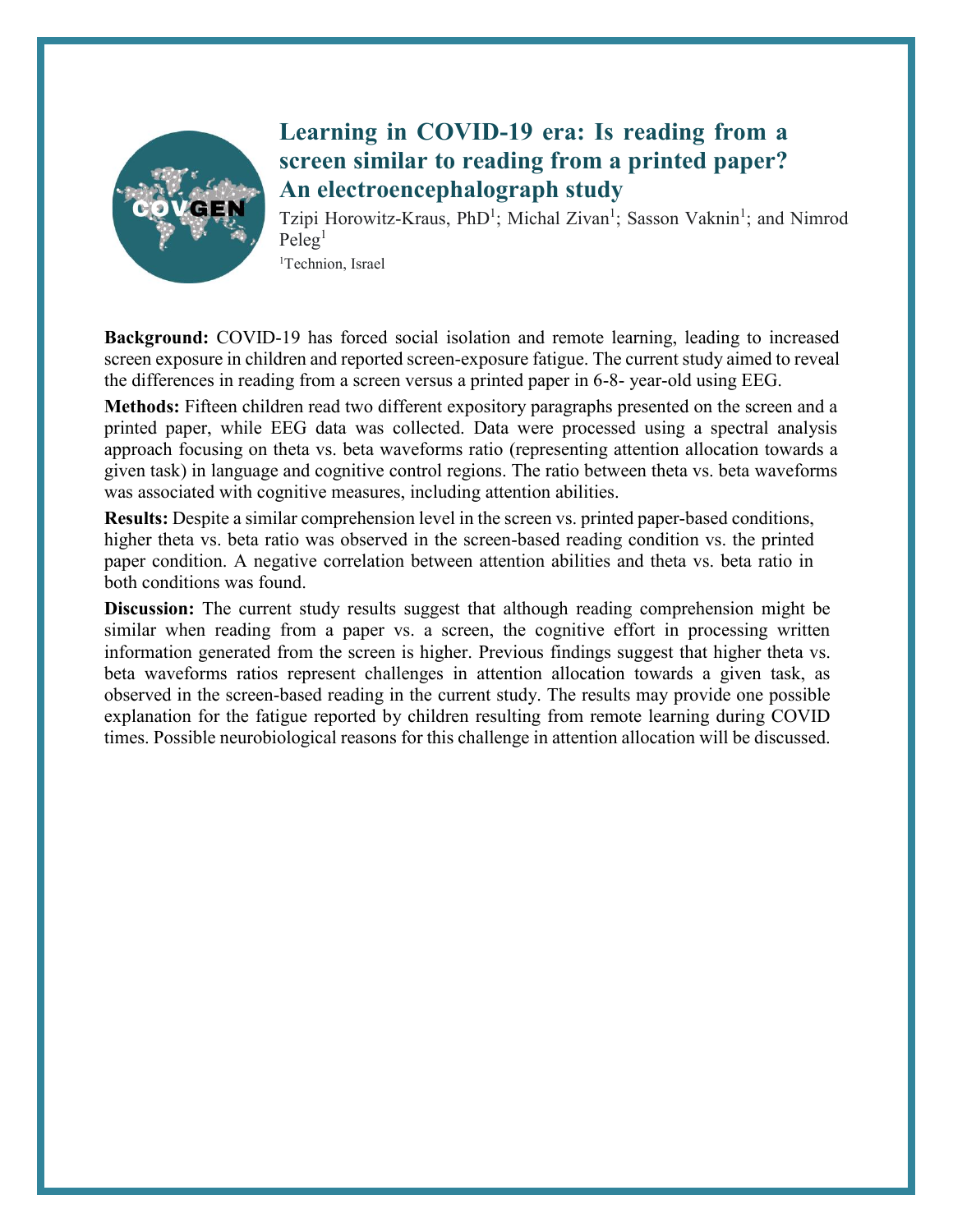#### **Birth outcomes and infant behavior after prenatal alcohol and substance exposure**

Preeti Kar<sup>1,2</sup>; Lianne Tomfohr-Madsen<sup>1,3,4</sup>; Gerald Giesbrecht<sup>1,3,4</sup>; Mercedes Bagshawe<sup>1,2,5</sup>; and Catherine Lebel<sup>1,2,5</sup>

<sup>1</sup>Alberta Children's Hospital Research Institute, University of Calgary, Calgary, AB, Canada

<sup>2</sup>Hotchkiss Brain Institute, University of Calgary, Canada<br><sup>3</sup>Department of Psychology, University of Calgary, Canad

Department of Psychology, University of Calgary, Canada

4 Department of Pediatrics, University of Calgary, Canada

4 Department of Radiology, University of Calgary, Canada

**Introduction:** Alcohol and substance use during pregnancy have significant implications for both the pregnant individual and the child (Cook et al., 2017). During the COVID-19 pandemic, increased financial difficulties and symptoms of maternal depression were associated with more tobacco and cannabis use (Kar et al., 2021). This is concerning as prenatal exposure to tobacco and cannabis have been previously linked to poor birth outcomes (Janisse et al., 2014) and/or altered behavior in infants (Wiebe et al., 2015). We examined associations between alcohol/substance use and birth and infant behavior outcomes in the Pregnancy during the COVID-19 Pandemic (PdP) cohort.

**Methods:** 2954 pregnant individuals and their infants were included from the Canadian PdP study (Giesbrecht et al., 2021). Pregnant individuals (<35 weeks gestation) were asked about their current use of alcohol, cannabis, and tobacco at the intake survey. Postpartum surveys asked about birth outcomes (birthweight, birth length, gestational age at birth) and infant behavior at 6 months of age using the Infant Behavior Questionnaire-Revised (IBQ-R) very short form. Mothers reported on infant Orienting/Regulation, Surgency/Extraversion, and Negative Affectivity (Gartstein et al., 2003). Linear regression was used to study associations between amount of alcohol/substance use and infant outcomes controlling for potentially confounding maternal (e.g. education, income, ethnicity, other substances) and infant (e.g. gestational age at birth, sex) variables.

**Results:** 6.0% of pregnant individuals were using alcohol (3.1±3.9 drinks/week; 0.25–24), 3.2%

were using cannabis  $(5.9\pm8.4 \text{ products/week}; 1-42)$ , and  $2.5\%$  were using tobacco  $(30.8\pm30.0 \text{ s})$ products/week; 1–175); 1.5% were co-using substances. Prenatal tobacco use was related to lower birthweight (p=0.009), shorter gestation (p=0.033), and worse infant Orientating/Regulation on the IBQ-R (p=0.007). No associations were observed with cannabis or alcohol use with birth outcomes or infant behavior.

**Discussion:** These results align well with previous work showing lower birthweight, preterm births, and altered infant self-regulation after prenatal tobacco exposure (Cook et al., 2017). Poor orientating and regulation at 6 months may have implications for future self-regulation of emotions, behavior, and attention too (Wiebe et al., 2015). Next steps involve investigating how longitudinal alcohol and substance use throughout pregnancy associate with infant outcomes.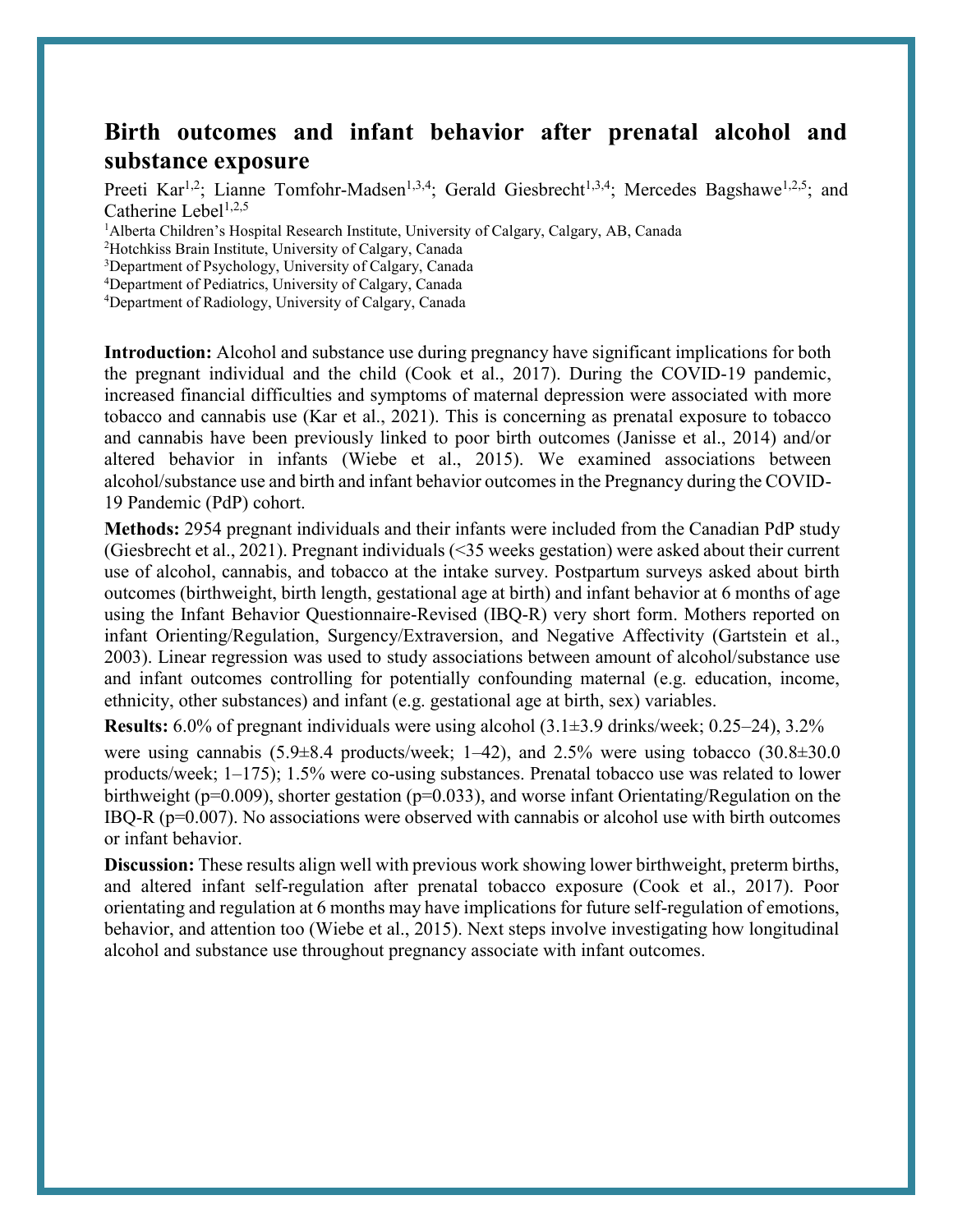#### **References**

Cook, J.L., Green, C.R., de la Ronde, S., Dell, C.A., Graves, L., Ordean, A., Ruiter, J., Steeves, M., Wong, S., 2017. Epidemiology and Effects of Substance Use in Pregnancy. Journal of Obstetrics and Gynaecology Canada. Journal d'Obstétrique et Gynécologie du Canada 39, 906- 915.

Gartstein, M.A., Rothbart, M.K., 2003. Studying infant temperament via the Revised Infant Behavior Questionnaire. Infant Behavior and Development 26, 64-86.

Giesbrecht, G., Bagshawe, M., van Sloten, M., MacKinnon, A., Dhillon, A., van de Wouw, M., Vaghef-Mehrabani, E., Rojas, L., Cattani, D., Lebel, C., Tomfohr-Madsen, L., 2021. Protocol for the Canadian pregnancy during the COVID-19 pandemic study. Journal of Medical Internet Research.

Janisse, J.J., Bailey, B.A., Ager, J., Sokol, R.J., 2014. Alcohol, tobacco, cocaine, and marijuana use: Relative contributions to preterm delivery and fetal growth restriction. Substance Abuse 35, 60-67.

Kar, P., Tomfohr-Madsen, L., Giesbrecht, G., Bagshawe, M., Lebel, C., 2021. Alcohol and substance use in pregnancy during the COVID-19 pandemic. Drug and Alcohol Dependence 108760.

Wiebe, S.A., Clark, C.A.C., De Jong, D.M., Chevalier, N., Espy, K.A., Wakschlag, L., 2015. Prenatal tobacco exposure and self-regulation in early childhood: Implications for developmental psychopathology. Development and Psychopathology 27, 397-409.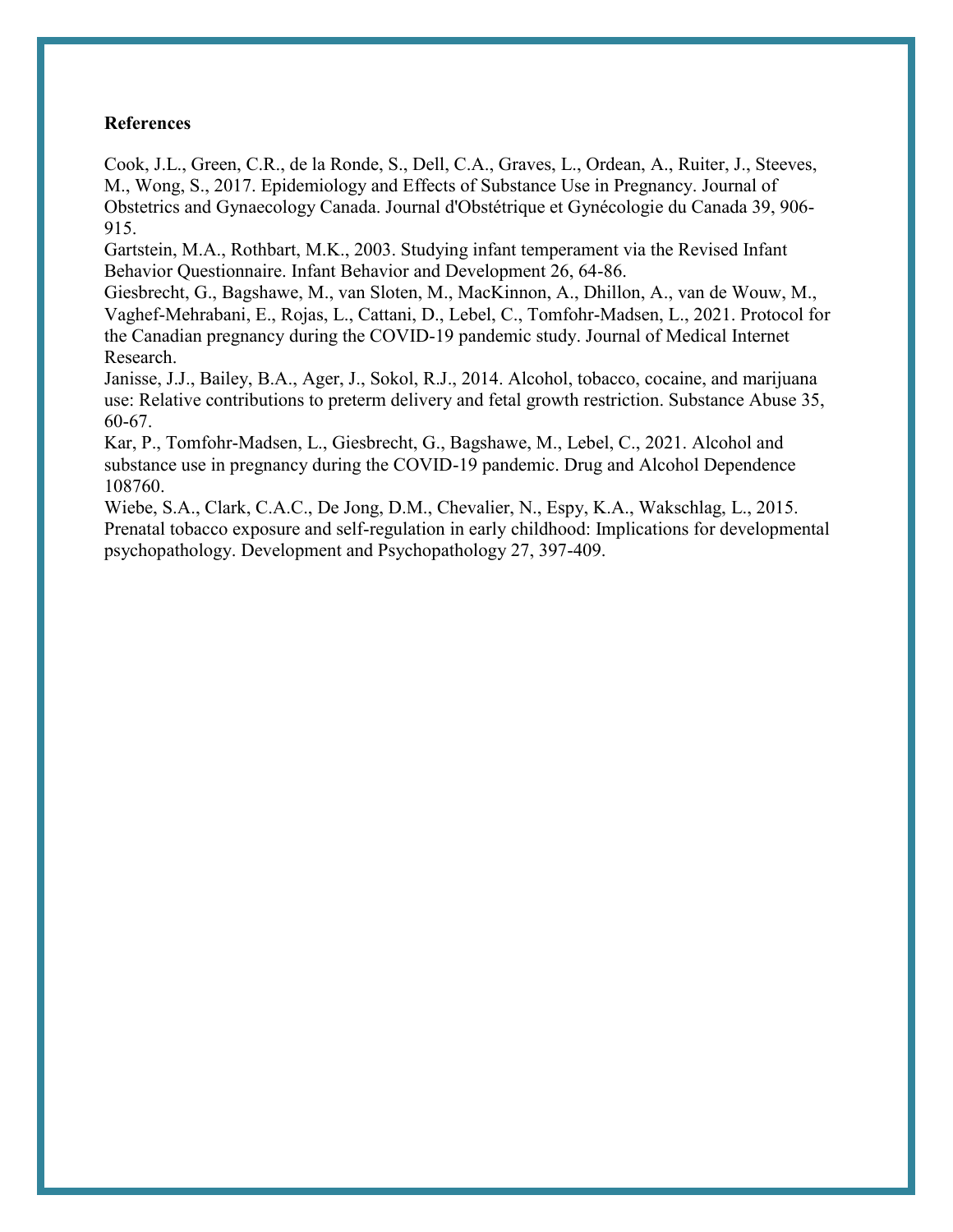#### **Educator Response to Children's Trauma in the Midst of the COVID-19 Pandemic**

Jyoti A. Kolodziej, Ph.D., NCSP<sup>1</sup>; Linda L. Sperry, Ph.D.<sup>2</sup>; Chavez Phelps, Ph.D.<sup>3</sup>; Laura Michaels, Ed.S.<sup>4</sup>; and Rebekah Scott, Ph.D.<sup>4</sup>

1 Rockford Public Schools# 205

<sup>2</sup>Indiana State University

<sup>3</sup>Georgia State University

4 Belvidere School District #100

5 Mayville School District

In the past 18 months, school-age children have been exposed to new and heightened sources of trauma, including the COVID-19 pandemic, and ongoing U.S. racial strife. Forced virtual schooling increased the levels at which children were exposed to domestic violence at home (Phelps & Sperry, 2020). Police violence created trauma for families that was likely felt by children.

Given that educators are frontline workers for children experiencing trauma, it is critical that educators recognize the signs of trauma and that they are equipped with the tools necessary to assist children in need. This study collected survey data from 72 educators in five midwestern U.S. public school districts in order to analyze: 1) whether teachers can identify signs of trauma in their students, 2) whether teachers believe that there are sufficient resources for students experiencing trauma, and 3) whether teachers believe that individuals outside of the classroom should be responsible for improving resources for students experiencing trauma.

Qualitative results revealed that teachers know the signs of trauma in children. Six out of ten teachers were concerned and wanted to do more for their students. Four out of ten; however, stated that they could not do more to help students and stated that some entity outside the classroom, including school or district administrators, parents, or student support offices, was responsible for assisting students. There was a general agreement on the need for mental health support for students and families, but respondents were split on whether schools should intervene in the family. Although respondents did not reach consensus regarding solutions for providing additional trauma resources, some respondents suggested creating liaisons between schools and service providers for families and embedding mental health strategies into classroom curricula.

In upcoming months, the survey from this study will be disseminated more widely across more school districts. Results from this larger sample size will shed additional light on teachers' response to student trauma.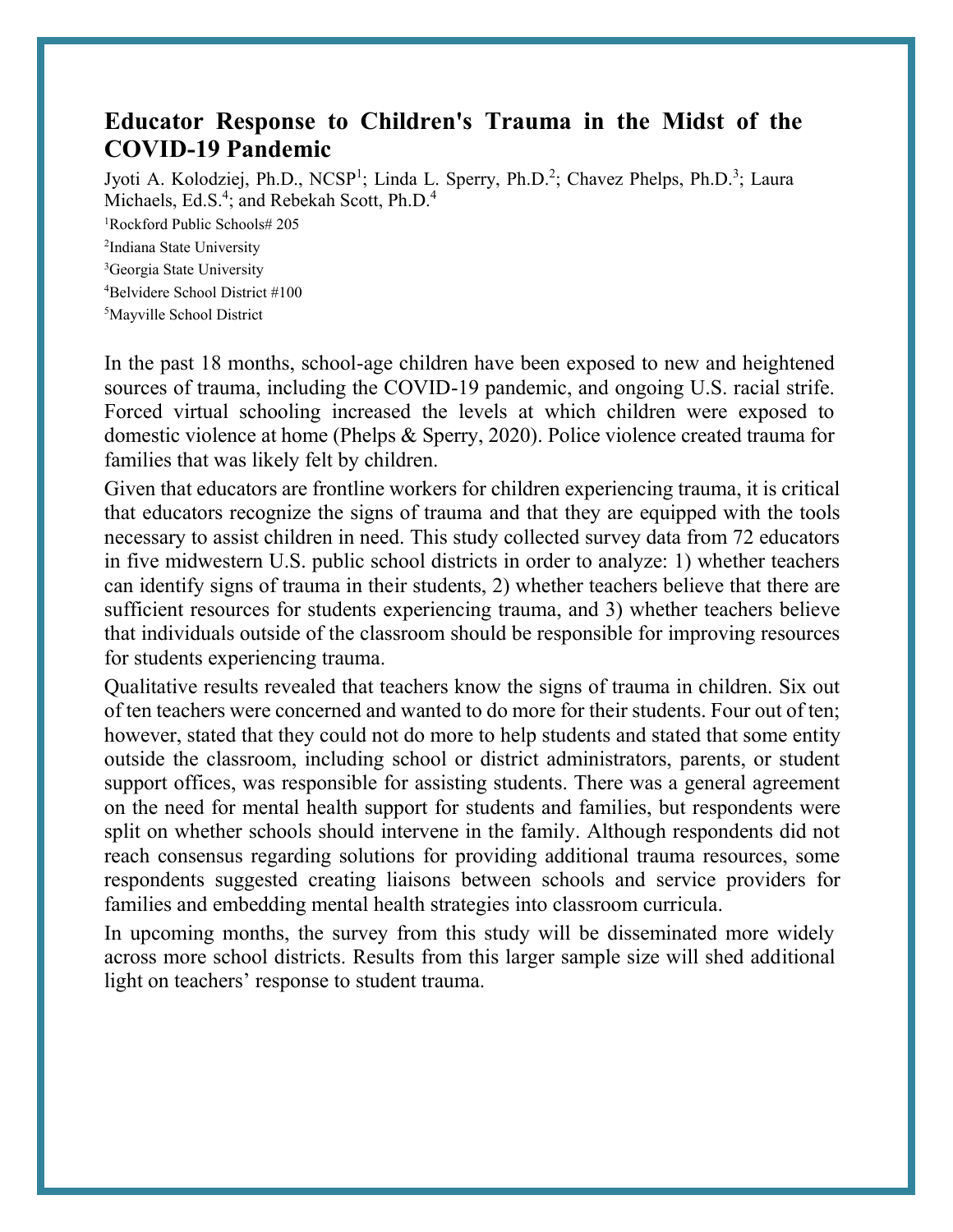#### **Postpartum Depression and Anxiety: Longitudinal Protective and Risk Factors from the Pregnancy During the Covid-19 Pandemic Cohort Study**

Jeshna Kumari<sup>1</sup> and Lianne Tomfohr-Madsen<sup>1</sup> <sup>1</sup>University of Calgary

**Background:** The COVID-19 pandemic and resulting public health measures have led to elevated psychological distress among diverse and vulnerable populations, especially pregnant individuals. Given that pregnant individuals represent a demographic that is most affected by disasters and pregnancy entails life changes which require major adjustments, pregnancy and the post-partum period are important timepoints to explore. Elevated mental health concerns among post-partum mothers poses the potential for both short term and long-lasting impacts on the mother and fetus. As such, the present study utilizes data to determine the prevalence of depression and anxiety at 3 months postpartum during the COVID-19 pandemic and explores the potential risk and resilience factors of postpartum depression and anxiety during the pandemic.

**Methods:** The Pregnancy During the COVID-19 Pandemic (PdP) study is a longitudinal cohort study of mental health among pregnant Canadians. The primary outcomes were the Edinburgh Postpartum Depression Scale (EPDS) and the Patient-Reported Outcomes Measurement Information System (PROMIS) Anxiety-Adult Short Form at 3-months postpartum. Participants provided comprehensive demographic information and also completed the Social Support Effectiveness Questionnaire (SSEQ) and the Godin-Shepard Leisure-Time Exercise Questionnaire (GLTEQ), to determine participants' social support and physical activity.

**Results:** Participants were N=2630 mothers at 3-months postpartum. The mean depression raw score was 9.17 (SD: 5.23) and 25.1% (N=2630) of participants had clinically elevated depression symptoms. The mean anxiety T-score was 55.77 (SD: 8.40) and 34.1% (N=2624) of participants had clinically elevated anxiety symptoms. Preliminary results revealed a significant correlation between depression and anxiety symptoms and perceived social support  $(r=-.23, p=.01; r=-.16, p=.01,$ respectively). While significant, there was not a strong correlation between depression and anxiety symptoms and physical activity ( $r=-.06$ ,  $p=01$ ;  $r=-.05$ ,  $p=01$ , respectively).

**Conclusion:** The psychological consequences of the COVID-19 pandemic on pregnant individuals point toward prevention targets to effectively address the needs of this population, including early detection measures and accessible resources for mothers. These preliminary results help create interventions to prevent both the short- and long-term effects of COVID-19 on pregnant individuals.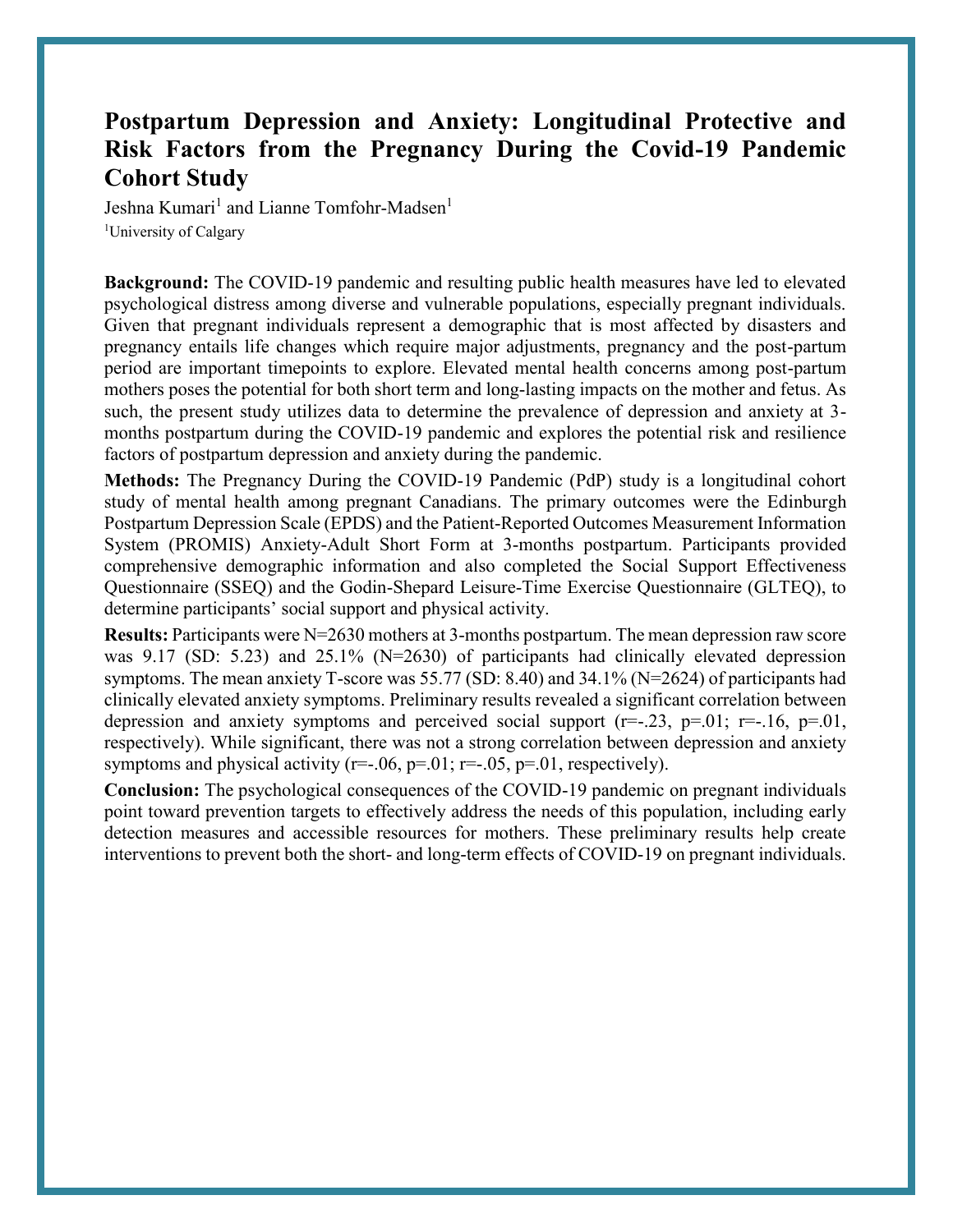

### **Doulas provide needed emotional support during the perinatal period**

Elysia Larson<sup>1,2</sup>; Ronald M. Cornely<sup>1</sup>; Ebunoluwa Falade<sup>1</sup>; Laura E. Dodge<sup>1,2</sup>; Caroline Ezekwesili<sup>3</sup>; Christina Gebel<sup>3</sup>; Tajh Ferguson<sup>1</sup>; and Nancy Byatt<sup>4</sup> 1 Beth Israel Deaconess Medical Center 2 Harvard Medical School <sup>3</sup>Boston University School of Public Health 4 University of Massachusetts Medical School

**Background**: While prevention and treatment of perinatal mood disorders can be effective, interventions are often under-utilized. We investigated doulas' and birthing people's views on how doulas can fill this gap.

**Methods:** A stakeholder meeting with doulas, obstetricians, and a social worker informed a semistructured interview guide that was used to conduct four focus group discussions (FGDs) with doulas (n=18) and three with perinatal people (n=9). We transcribed and coded the FGDs and conducted a thematic analysis using a modified grounded theory approach with Dedoose software.

**Results**: Participants reported that birthing people's need for social and emotional support increased during the COVID-19 pandemic. COVID-19 related restrictions at hospitals and birthing centers, as well as on travel and gatherings, meant that birthing people could not have their full support network present during labor, delivery, and postpartum. In some instances doulas filled that gap, for example supporting a birthing person while at the hospital when the client's partner had to care for their older child at home. Both doulas and birthing people agreed that there were two main ways doulas could support perinatal mental health: first, by acting as a bridge to mental health services and resources, and second, through providing direct emotional support by listening and validating the client's experiences and emotions. Because doulas are able to spend more time conversing with birthing people than obstetricians they may be more likely to identify social and emotional issues. Multiple birthing people spoke of feeling more comfortable disclosing their stress, anxiety, or depression to doulas than to their medical providers. However, many doulas stated they often lacked formal training in how to provide mental health support.

**Conclusions**: The COVID-19 pandemic and corresponding restrictions affected birthing people's usual support networks and exacerbated their stress. As social and emotional support can mitigate perinatal mood disorders, doulas roles became even more essential. Doulas are a trusted, professional resource for social and emotional support. Providing doulas with additional skills to provide emotional support and identify when support from a mental health professional is needed has the potential to improve prevention and access to treatment for perinatal mood disorders.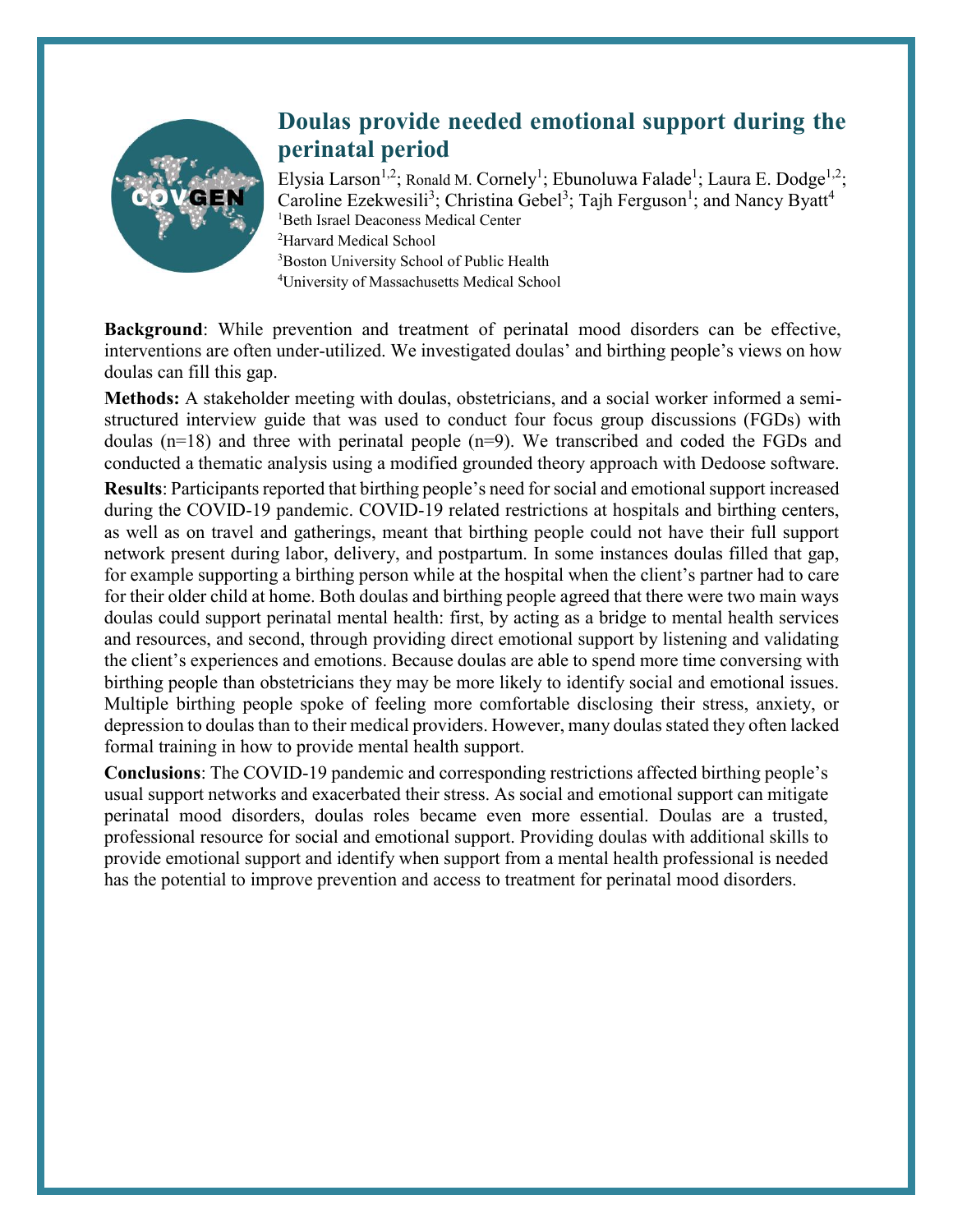#### **Transitions: understanding and promoting healthy digital media use and well-being amongst adolescents in Perú**

Lucía Magis-Weinberg<sup>1</sup>; Daniela Muñoz López<sup>1</sup>; Christopher L. Gys<sup>1</sup>; Estelle L. Berger<sup>2</sup>; and Ronald E. Dahl<sup>1</sup>

<sup>1</sup>Institute of Human Development, University of California, Berkeley

<sup>2</sup>Department of Psychology, University of Oregon

**Background:** Despite the increase in digital media adoption among youth growing up in low and middle income countries, there is an insufficient understanding of adaptive and risky online practices within these settings. There is also a dearth of programs adapted to youth's contextualized needs that can promote adaptive use of technologies in these settings. The Transitions project aims to (1) understand how children and adolescents access, use and appropriate digital media in Perú, and (2) use this information to adapt a culturally and developmentally appropriate digital citizenship program.

**Methods:** The Transitions project is a researcher-practitioner collaboration between the Adolescent Research Collaborative (ARC) at UC Berkeley, Innova Schools in Latin America, and U.S.-based Common Sense Education. In this multiple wave project, we will work with up to 24, 500 children and adolescents aged 9 to 17 years, and 1,021 tutors within a large, low-cost school network that serves low to middle income urban families across Perú. To date, there are 5 waves of this project. Each wave includes surveys on digital media use, well-being and mental health. In each wave, participants also complete a short course on digital citizenship as part of the school advisory or homeroom period. Some waves have included qualitative data collection, gathered from focus groups and workshops.

**Results and Conclusion:** This study will shed light on how youth in Perú access, use and appropriate digital media. This knowledge will enhance our global conceptualization of the relationship between digital media and youth well-being by providing cultural specificity to our general understanding of the developmental science principles at play. In addition, this project will inform the ongoing development of evidence-based programs that can empower youth online.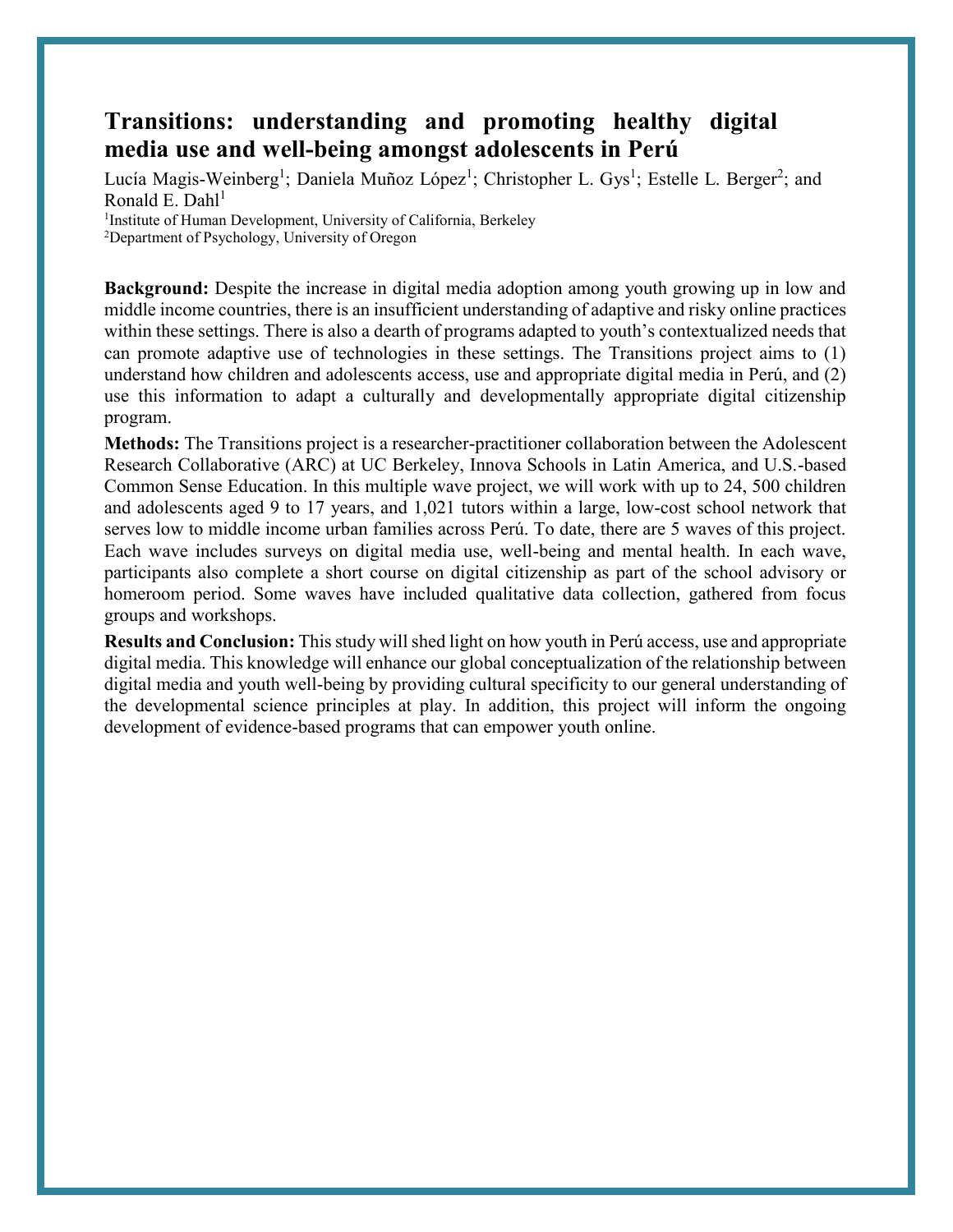

#### **Findings from the Puerto Rico COVGEN Hub**

Karen G. Martinez-Gonzalez<sup>1</sup>; Marianela Rivera-Reynaldo<sup>2</sup>; Zilkia Rivera-Orraca<sup>3</sup>; and Gian Ramos Monserrate<sup>4</sup> <sup>1</sup>University of Puerto Rico (UPR) Department of Psychiatry <sup>2</sup>UPR Department of Obstetrics & Gynecology <sup>3</sup>UPR Department of Pediatrics

**Background:** The Puerto Rico COVGEN hub aims to study the role of disaster and pandemic related prenatal maternal stress experienced by pregnant women and evaluate their relationship with child temperament. We have already established a cohort of women who were pregnant during Hurricane María (HELiOS) and are now recruiting a cohort of women who have been pregnant during the COVID-19 pandemic (COPE).

**Methods:** We will present data of 113 mother-child dyads from the ongoing Project HELiOS (Hurricane Exposures and Long-term Infant Outcomes Study). Mothers enrolled in the study were living in PR during Hurricane Maria, and their children (12-36 months old) were born between September 20, 2017-September 21, 2018. Hurricane exposures were evaluated using the Exposure to Disaster Scale (EDS). Maternal depressive symptoms were measured using the Patient Health Questionnaire-9 (PHQ- 9), Post-Traumatic Stress Disorder (PTSD) symptoms using the PTSD Checklist for DSM-5 (PCL5), and perceived stress using the Perceived Stress Scale-10 (PSS-10). Infant temperament was evaluated with the Rothbart Childhood Behavior Questionnaires [Infant (IBQ) or Early Childhood (ECBQ)]. Associations between child temperament and maternal mental health were assessed using Spearman's correlation coefficients. For our COPE study, we are using similar instruments (GAD-7 instead of PTSD measure) in addition to the COPE questionnaire. We have already recruited 71 mothers for the COPE study.

**Results:** In the HELiOS cohort, 19.45% of mothers exhibited symptoms of depression (moderate, moderate-to-severe, or severe), 38% had high levels of perceived stress, and 26.55% had PTSD. In the COPE cohort, 12.67% showed symptoms of depression while 18.31% presented generalized anxiety symptoms. In the HELiOS cohort, mother's depression symptoms were negatively correlated with child's effortful control ( $r=$  -0.198,  $p=0.038$ ). Perceived stress scores were also negatively correlated with surgency/positive affect ( $r=$  -0.225,  $p=0.016$ ) and effortful control ( $r=$  -0.334, p<0.000).

**Conclusions:** Preliminary data shows that the hurricane related stress had more negative effects on maternal mental health than the COVID-19 pandemic. It will be relevant to evaluate if the same relationship between maternal mental health and infant temperament is seen in the COPE cohort.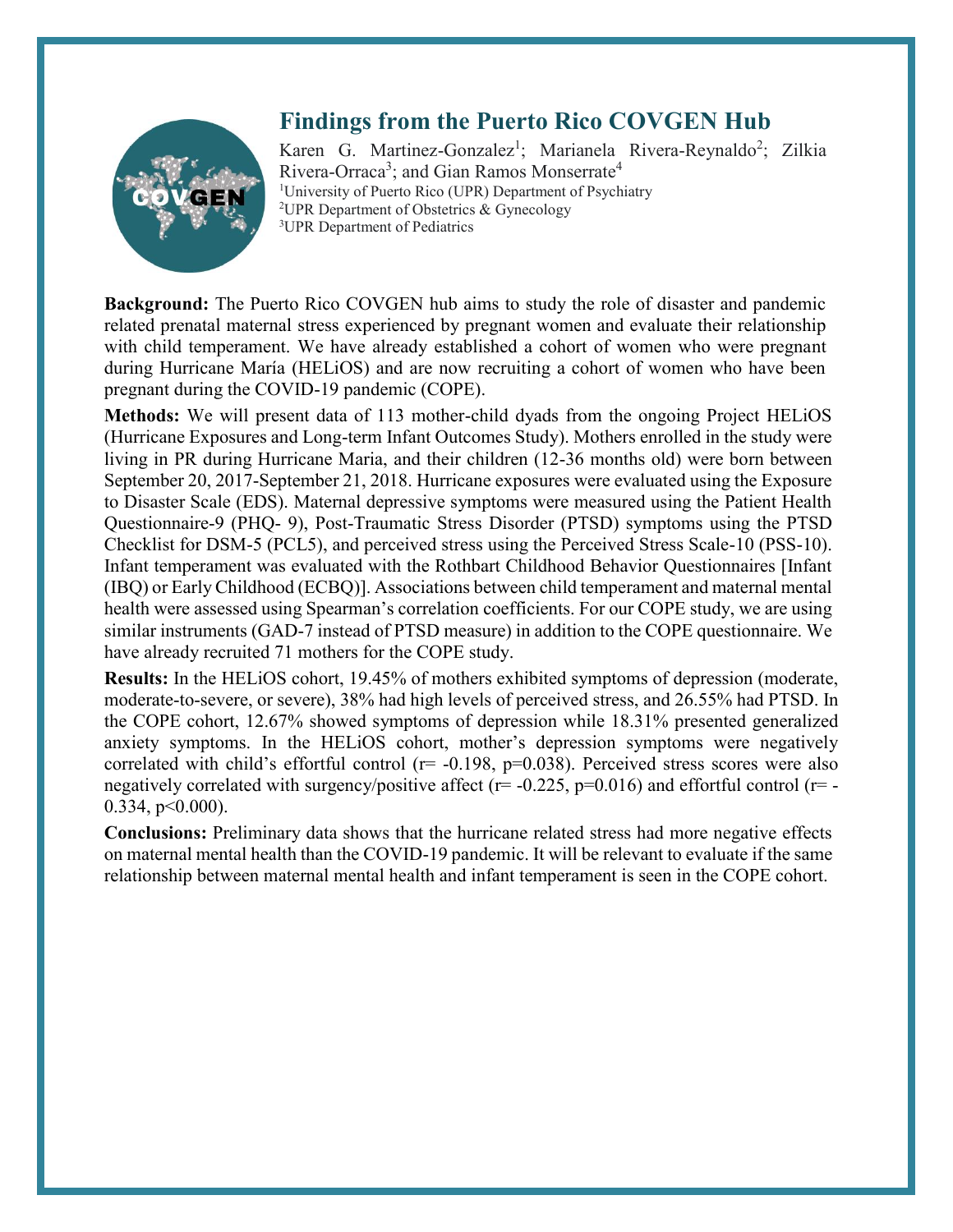#### **Impact of COVID-19 pandemic in perinatal mental health: international study Riseup-PPD-COVID**

Ana Raquel Marcelino Mesquita<sup>1</sup>; Emma Motrico<sup>2</sup>; Sara Domínguez-Salas<sup>3</sup>; Vera Mateus<sup>4</sup>; Yolanda; Contreras-García<sup>5</sup>; Mercedes Carrasco-Portiño<sup>5</sup>; Erilda Ajaz<sup>6</sup>; Andri Christoforou<sup>7</sup>; Pelin; Dikmen-Yildiz<sup>8</sup>; Ethel Felice<sup>9</sup>; Camellia Hancheva<sup>10</sup>; Eleni Vousoura<sup>11</sup>; Claire A Wilson<sup>12</sup>; Rachel Buhagiar<sup>9</sup>; Carmen Cadarso-Suárez<sup>13</sup>; Carla Diaz Lozano<sup>13</sup>; Raquel Costa<sup>13</sup>; Ana Ganho-Ávila<sup>14</sup>; Eleni Hadjigeorgiou<sup>15</sup>; Drorit Levy<sup>16</sup>; Ana Osorio<sup>17</sup>; and Sandra Saldivia<sup>18</sup>

<sup>1</sup>School of Psychology, University of Minho, Campus Gualtar, 4710-057 Braga, Portuga

2 University Loyola Andalucia, Sevillle, Spain; Rena Bina, School of Social Work, Bar Ilan University, Ramat Gan, Israel

3 University Loyola Andalucia, Sevillle, Spain

4 Graduate Program on Developmental Disorders, Center for Biological and Health Sciences, Mackenzie Presbyterian University, São Paulo, Brazil

5 Departamento de Obstetricia y Puericultura, Facultad de Medicina, Universidad de Concepción, Chile

6 Beder College University, Department of Education Sciences and Psychology, Tirana, Albania

7 Department of Social and Behavioral Sciences, European University Cyprus, Nicosia, Cyprus

8 Department of Psychology, Kirklareli University, Kirklareli, Turkey

9 University of Malta, Malta

<sup>10</sup>Sofia University "St. Kliment Ochridski", Bulgaria

<sup>11</sup>Department of Psychology, American College of Greece, Agia Paraskevi, Greece

<sup>12</sup>Section of Women's Mental Health, King's College London and South London and Maudsley NHS Foundation Trust, UK

<sup>13</sup>Faculty of Medicine, University of Santiago de Compostela, Spain  $14$ Instituto de Saúde Pública da Universidade do Porto (ISPUP), Portugal

<sup>15</sup>Faculty of Psychology and Educational Sciences, University of Coimbra, Portugal

<sup>16</sup>School of Health Science, Cyprus University of Technology, Limassol, Cyprus;

<sup>17</sup>School of Social Work, Bar Ilan University, Ramat Gan, Israel

<sup>18</sup>Program on Developmental Disorders, Center for Biological and Health Sciences, Mackenzie Presbyterian University18, 18São Paulo, Brazil

 $<sup>19</sup>$ Departamento de Psiquiatría y Salud Mental, Facultad de Medicina, Universidad de Concepción, Chile</sup>

COVID-19 is a new pandemic with potential negative consequences for women in the perinatal period. In order to reduce the risk of transmission of the novel coronavirus, significant changes in healthcare practices were implemented worldwide that may have affected this population. For example, adjustments to prenatal and postpartum appointments, restrictions to the partner's presence during childbirth and postpartum visitation and, in some cases, face-to-face consultations were replaced by teleconsultations. Additionally, the confinement and social distancing measures implemented have also been particularly challenging for women during this period.

Thus, members of the "Research Innovation and Sustainable Pan-European Network in Peripartum Depression Disorder – Riseup-PPD" (Cost Action 18138), funded by the H2020 of the European Union, established the "Perinatal Mental Health and COVID-19 Pandemic" Task Force. Currently, the research team is conducting an international prospective cohort study, carried out in 14 countries aiming at filling the gaps in research on the impact of the COVID-19 pandemic on perinatal mental health. In this symposium we will present: 1) a detailed description of the study protocol; 2) an assessment of the mismatch between perinatal expectations and experiences of women and its impact on mental health symptomatology; 3) an evaluation of the psychological impact of the pandemic and its related risk factors, and 4) a comparison of clinically significant depressive symptoms with a pre-pandemic cohort in the Portuguese women. Results will be discussed in light of their implications for the implementation of large-scale interventions and provide empirical evidence for policymakers on future decisions in similar scenarios.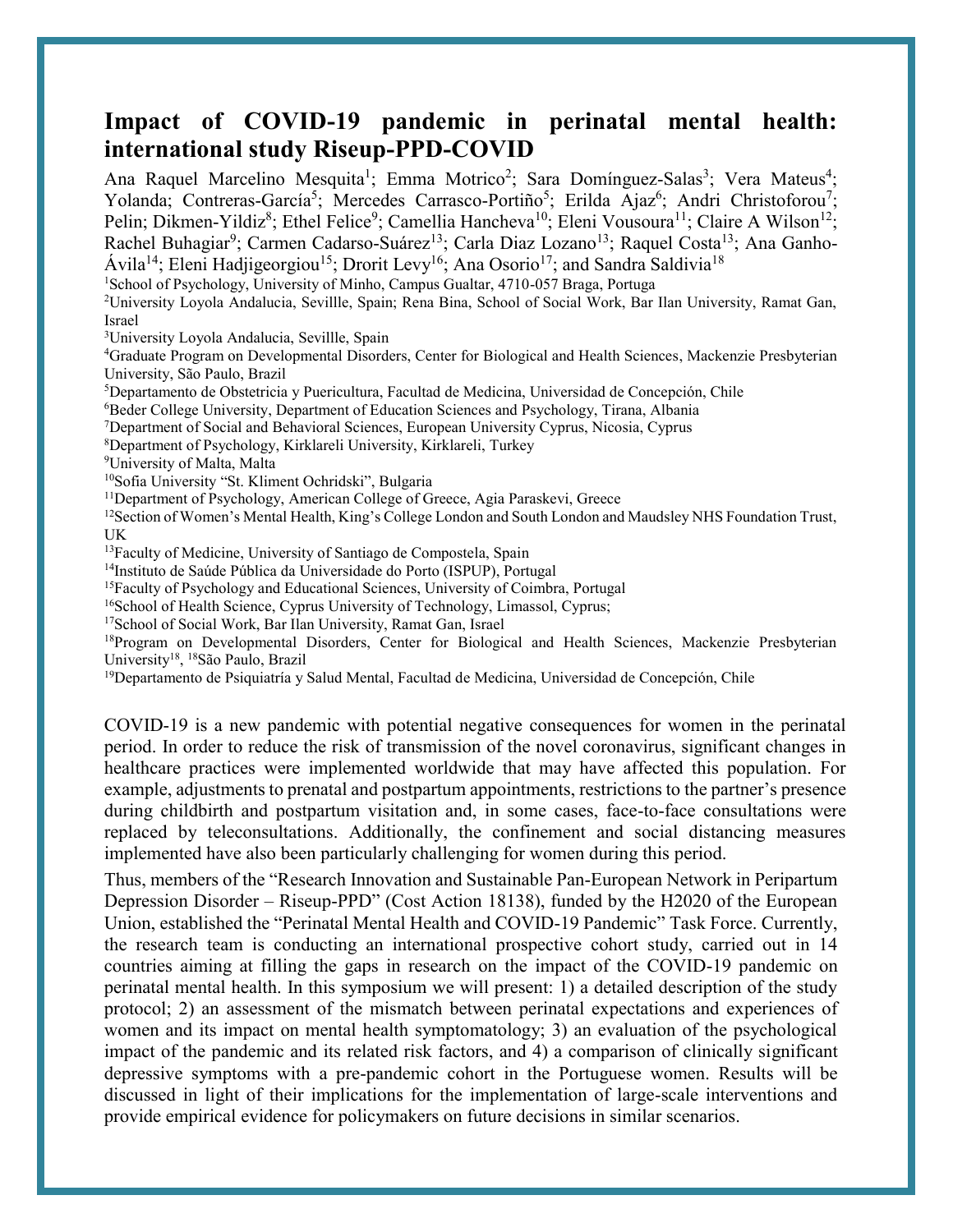

#### **Impact of Maternal SARS-CoV-2 Status on Breastfeeding Practices in the COMBO Cohort**

Presley Nichols<sup>1</sup>; Lauren Walzer<sup>2</sup>; Monica Amoo-Achampong<sup>2</sup>; Margaret Kyle<sup>2</sup>; Cristina Fernandez<sup>2</sup>; Melissa Glassman<sup>2</sup>; and Dani Dumitriu<sup>2</sup> <sup>1</sup>Columbia University Irving Medical Center (CUIMC) Division of Pediatric Endocrinology, Diabetes, and Metabolism <sup>2</sup>Columbia University Irving Medical Center (CUIMC) Division of Pediatrics

**Background:** Direct breastfeeding has well-established benefits including bonding, passive immunity, and infant growth and metabolism. The COVID-19 pandemic disrupted hospital-based maternity and newborn care models as well as post-discharge professional and peer breastfeeding support. We sought to better understand the impact of the pandemic on breastfeeding practices in our population in Northern Manhattan which was one of the first and hardest-hit hot spots of the pandemic in the United States.

**Methods:** The study population is a part of Columbia University's COVID-19 Mother Baby Outcomes (COMBO) initiative. Mother-infant dyads were recruited to COMBO as three groups: pre- pandemic February deliveries, SARS-CoV-2 unexposed, and SARS-CoV-2 exposed. SARS-CoV-2 exposure was defined as a positive PCR or serology during pregnancy. Breastfeeding practice surveys were completed at approximately one-, two-, four-, and six-months post-partum. Logistic regression was used to predict the outcome of not exclusively or mostly breastfeeding at the 4-month time point with variables of maternal SARS-CoV-2 status, maternal ethnicity, and the interaction between infection status and ethnicity.

**Results:** 557 dyads responded to the survey: 69 pre-pandemic controls, 267 SARS-CoV-2 unexposed, and 221 SARS-CoV-2 exposed. These groups differed by maternal ethnicity (56% Latinx in the pre- pandemic group vs. 42% Latinx in the unexposed group vs. 73% Latinx in the exposed group,  $p<0.001$ ) and medical coverage (49% Medicaid in the pre-pandemic group vs. 39% Medicaid in the unexposed group vs. 57% Medicaid in the exposed group,  $p < 0.001$ ). More unexposed dyads reported a feeding type of exclusively or mostly breastmilk at the one-, two-, and four- month time points. In the logistic regression model, the interaction between infection status and ethnicity was the significant predictor of less breastfeeding (Table 1).

**Conclusion:** In this longitudinal cohort study of feeding practices during the COVID-19 pandemic in New York City, women who were exposed to SARS-CoV-2 during pregnancy breastfed less than their unexposed peers. Mothers of Latinx ethnicity were less likely to breastfeed regardless of exposure. This, combined with increased SARS-CoV-2 exposure in the Latinx group, resulted in a "two-hit" decrease in breastfeeding and an additional example of health inequities brought to light and exacerbated by the pandemic.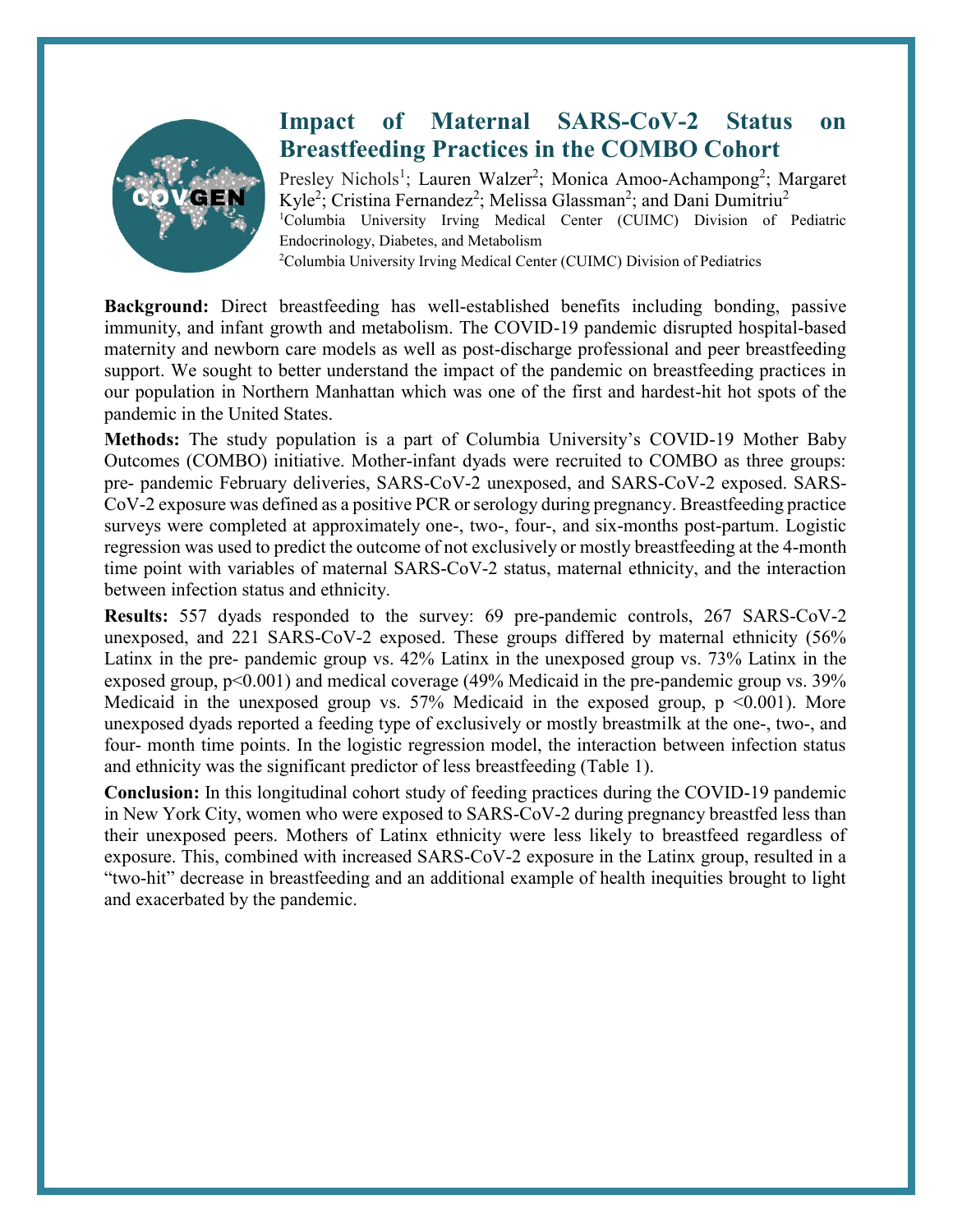| <b>Characteristic</b>                           | OR <sup>1</sup> 95% Cl <sup>1</sup> | p-value |
|-------------------------------------------------|-------------------------------------|---------|
| Maternal SARS-CoV-2 Status                      |                                     |         |
| Negative                                        |                                     |         |
| Positive                                        | 0.76 0.33, 1.68                     | 0.5     |
| <b>Maternal Ethnicity</b>                       |                                     |         |
| <b>Not Latinx</b>                               |                                     |         |
| Latinx                                          | 1.55 0.85, 2.86                     | 0.2     |
| Maternal SARS-CoV-2 Status * Maternal Ethnicity |                                     |         |
| Positive * Latinx                               | 2.98 1.06, 8.65                     | 0.041   |
| $1$ OR = Odds Ratio, CI = Confidence Interval   |                                     |         |

**Table 1.** Binomial logistic regression model predicting the outcome of not mostly or exclusively breastfeeding at the 4-month study time point using predictor variables of maternal SARS-CoV-2 Status, maternal ethnicity and the interaction between these two variables.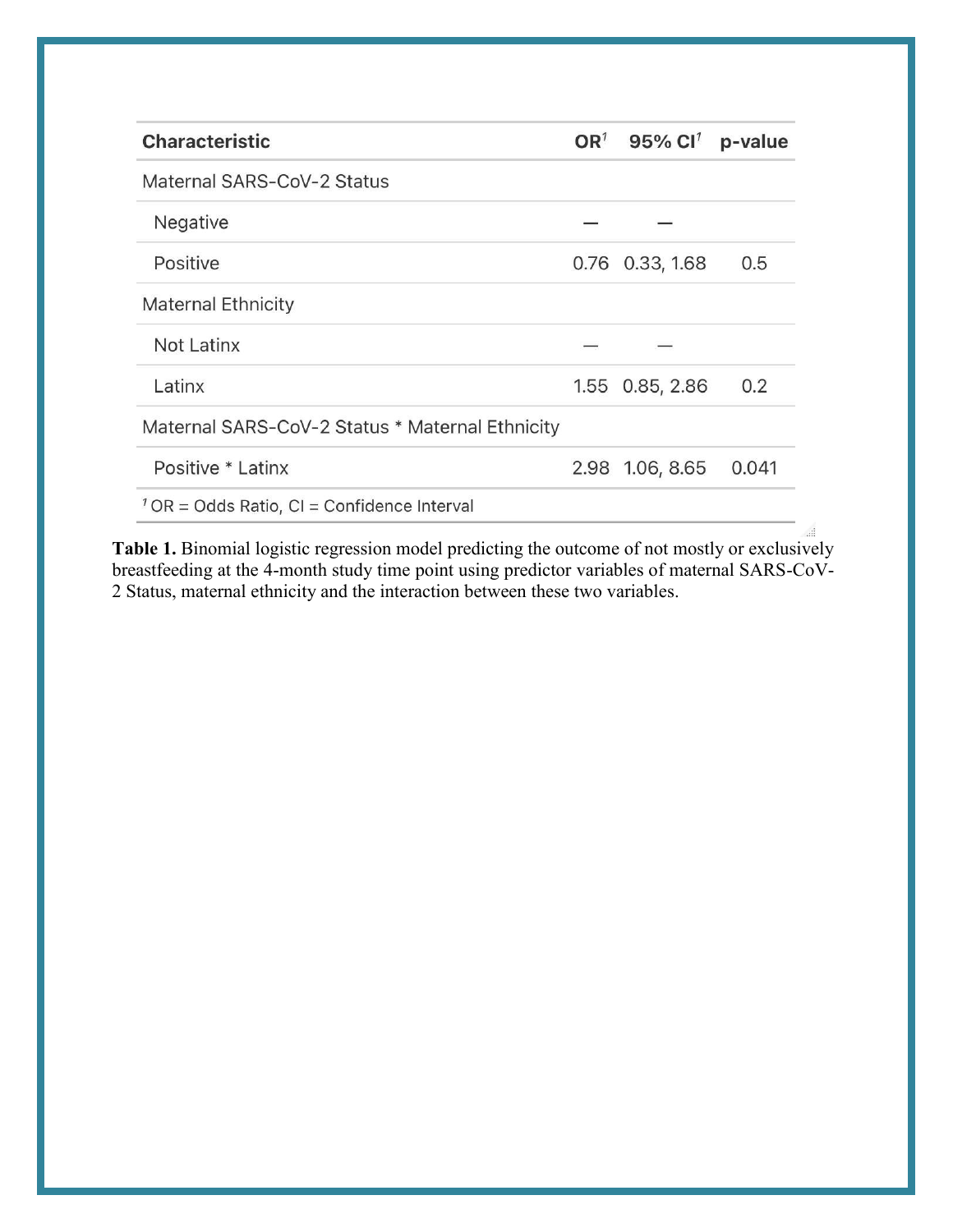#### **Maternal depression predicts motor abilities in newborns born during the COVID-19 pandemic**

Alissa Papadopoulos<sup>1</sup>; Emily S. Nichols<sup>2</sup>; Yalda Mohsenzadeh<sup>3</sup>; Isabelle Giroux<sup>4</sup>; Michelle F. Mottola<sup>5</sup>; Ryan J. Van Lieshout<sup>6</sup>; and Emma G. Duerden<sup>2</sup>

<sup>1</sup>Western University

2 Faculty of Education, Western University

<sup>3</sup>Department of Computer Science, Western University

4 School of Nutrition Sciences, Western University

5 Faculty of Health Sciences, Western University

6 Department of Psychiatry and Behavioural Neurosciences, McMaster University

**Background:** Rates of prenatal and postpartum depression in women have increased during the COVID-19 pandemic worldwide. Previous evidence from pre-clinical and human studies has indicated that high levels of prenatal distress (i.e., stress, depression) is associated with adverse motor outcomes at birth. We aimed to examine the relationship among maternal prenatal/postpartum depression and stress and motor outcomes in newborns born during the COVID-19 pandemic.

**Methods:** 117 women participated in an online survey at two timepoints, once during their pregnancy and once within 2 months after giving birth. The Edinburgh Perinatal/Postpartum Depression Scale (EPDS) was used to measure depression and the Perceived Stress Scale (PSS) was used to measure perceived stress at both timepoints. The interRAI 0-3 Developmental Domains questionnaire was used to assess newborn motor abilities at the second timepoint.

**Results:** Prenatal (B=-0.035, p=0.014) and postpartum maternal depression (B=-0.037, p=0.012) were both significant negative predictors of infant motor ability. Neither pre- or postnatal stress was associated with newborn motor outcomes (both,  $p>0.05$ ). A post-hoc cluster analysis revealed that neonates with the poorest motor outcomes were born with low birth weight, at earlier gestational ages, and were born to mothers depressed *both* prenatally and in the postpartum period (Figure 1, cluster 4).

**Conclusion:** This study highlights the importance of maternal mental health care during pregnancy and in the postpartum period during the ongoing pandemic and identifies a group of infants who are at risk of atypical motor development.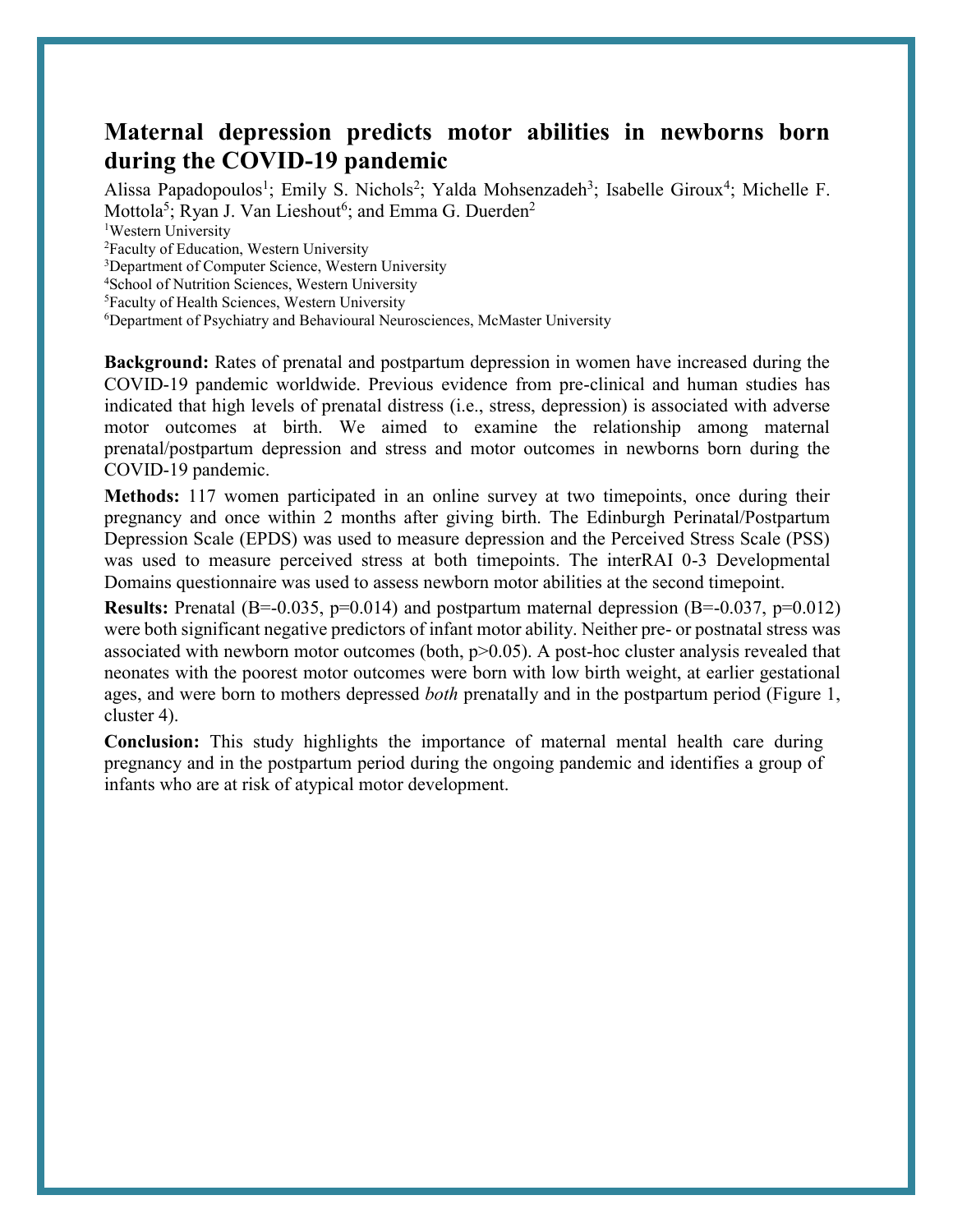

Figure 1. K-means clustering based on pre- and post-natal depression, neonatal motor outcome, birth weight, and gestational age at birth.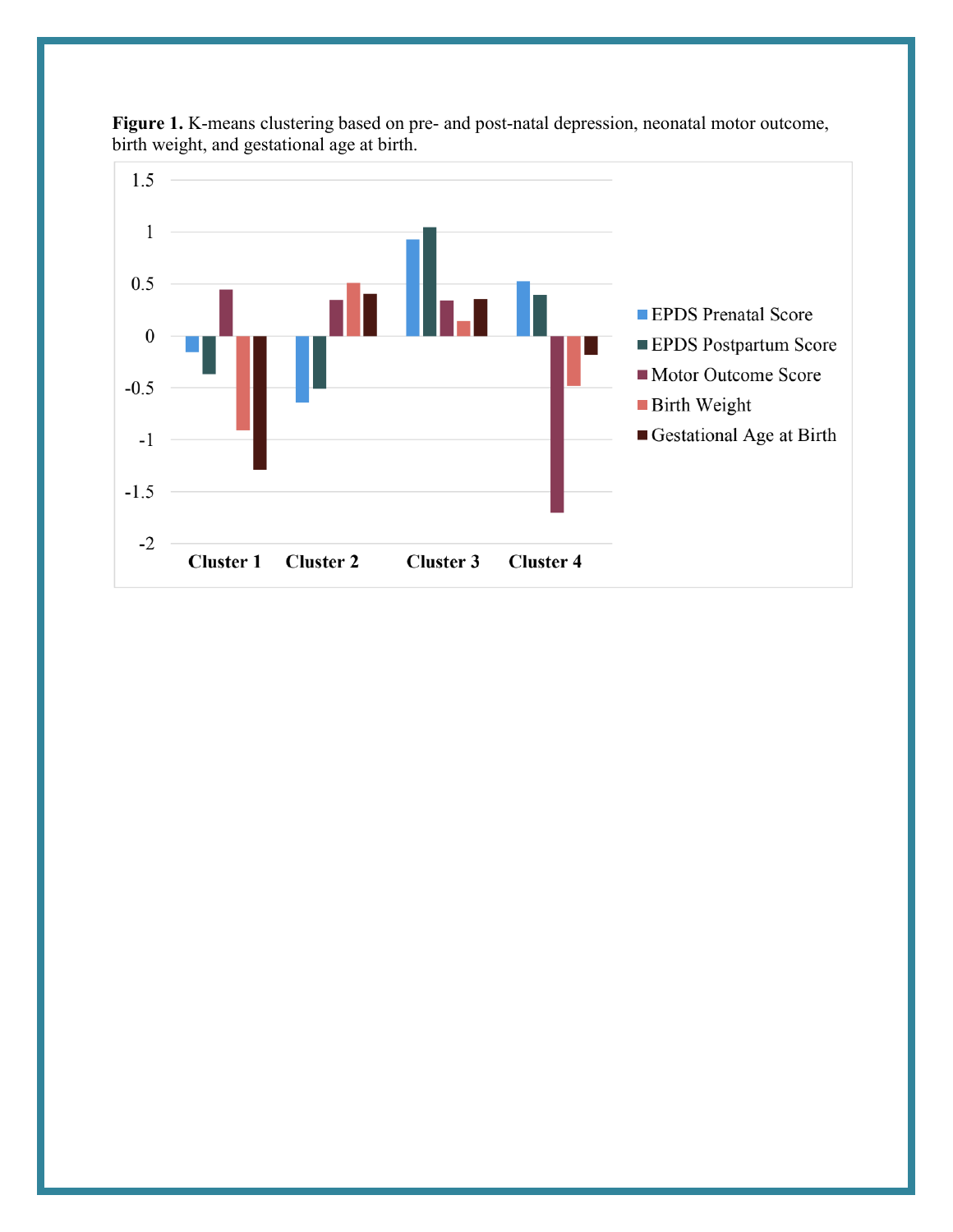#### **Hippocampal-Prefrontal Connectivity Prior to COVID-19 Pandemic Predicts Stress Reactivity**

Maria Perica<sup>1</sup> and Orma Ravindranath<sup>1</sup>; Finnegan J. Calabro; William Foran; and Beatriz Luna <sup>1</sup>University of Pittsburgh

**Background:** By adolescence, foundational cognitive and affective neurobehavioral processes specialize based on environmental demands, such as stress, to determine the basis of adult trajectories. The ongoing COVID-19 pandemic has increased stress for everyone, but particularly adolescents who face unique stressors such as restrictions in socialization and education.

However, variability in brain processes supporting stress reactivity is not well understood. Here, we leverage pre-pandemic brain development studies to identify how maturity of prefrontal connectivity with the amygdala (AMY) and hippocampus (HPC) is associated with response to COVID-19. We hypothesized that age-related change in connectivity of affective and cognitive brain systems may underlie the emotional response of adolescents during the pandemic.

**Methods:** 111 10-31 year olds completed resting state fMRI scans prior to the pandemic and then completed a questionnaire nine months into the pandemic measuring worry, COVID-related stress, sadness, perceived stress, and positive affect. Associations between pairwise functional connectivity of HPC/AMY subregions with prefrontal cortex (PFC) subdivisions and affective reactivity during the pandemic were examined.

**Results:** Regression analyses indicated that both worry and COVID-related stress increased with age ( $p < 0.05$  FDR corrected). Furthermore, greater connectivity between anterior ventromedial PFC (vmPFC) and posterior HPC (pHPC) was associated with greater worry and COVID-related stress ( $p < 0.05$  FDR corrected), which was primarily driven by individuals under 18.

**Conclusion:** Taken together, our results indicate that increases in stress reactivity to the COVID-19 pandemic across the transition to adulthood are driven by maturation of pHPC-vmPFC coupling, which integrates stress response and emotional memory processing.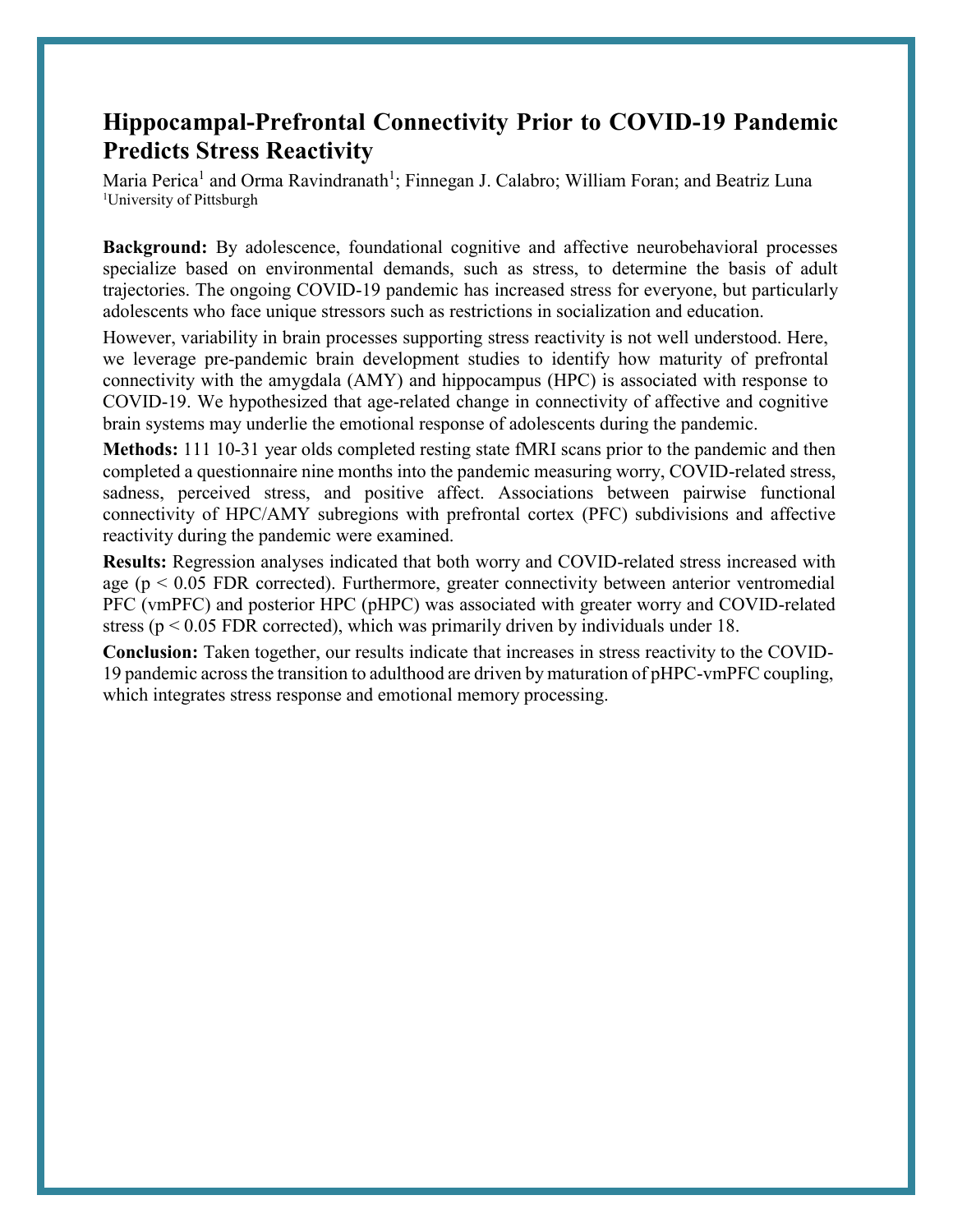

### **Assessing COVID-19 Effects on NeuroDevelopment (ACEND): Preliminary findings in infants exposed to maternal SARS-CoV-2 infection during pregnancy**

Rachel Pride, MPH<sup>1</sup>; Jannely Villarreal<sup>1</sup>; Rakesh Karmacharya, MD, PhD<sup>1,2</sup>; Julie Levison, MD, MPH<sup>3</sup>; Paul Lerou, MD<sup>4</sup>; Erin Dunn, ScD, MPH<sup>1,2</sup>; Andrea Edlow, MD,  $MSc^5$ ; and Joshua Roffman, MD,  $MMSc^1$ <sup>1</sup>Department of Psychiatry, Massachusetts General Hospital, Boston, MA 2 Center for Genomics in Medicine, Massachusetts General Hospital, Boston, MA 3 Division of General Internal Medicine, Massachusetts General Hospital, Boston, MA 4 Mass General Hospital for Children, Boston, MA

5 Department of Obstetrics and Gynecology, Massachusetts General Hospital, Boston, MA

**Introduction:** Exposure to viral illnesses and maternal stress *in utero* have both been associated with adverse fetal brain development and risk for mental health problems in childhood. As such, the COVID- 19 pandemic poses dual concerns for the long-term brain health of this new generation of children. The **A**ssessing **C**OVID-19 **E**ffects on **N**euro**D**evelopment (ACEND) study at Massachusetts General Hospital combines maternal survey data and perinatal biospecimens to identify direct effects of prenatal SARS-CoV-2 exposure, as well as broader psychosocial effects of the pandemic, on neurodevelopment through age 2.

**Methods:** Participants in the ACEND Study consist of mothers who either tested positive for SARS-CoV-2 during pregnancy or had no known SARS-CoV-2 positivity during pregnancy. Mothers enrolled in ACEND complete assessments of their child's development at 6, 12, 18, and 24 months of age; their mental health; and the effects of the COVID-19 on their pre- and postnatal care, stress levels, and socioeconomic status. At present, 53 mother-infant dyads have been enrolled, and recruitment is ongoing until enrollment has reached at least 250 mother-infant dyads.

**Results:** Initial analysis of the Ages and Stages Questionnaire at 12-months show 73.3% (n=11) of children born to SARS-CoV-2-exposed mothers and 58.3% (n=7) of children born to SARS-CoV-2- unexposed mothers performed at least 1 SD below the normative mean for at least 1 of the 5 constructs (communication, gross motor, fine motor, problem-solving, and personal-social) at 12 months. Deficits were most widespread in the gross motor domain (41% of all children fell at least 1 SD below the normative mean); however, children exposed to SARS-CoV-2 were significantly more likely than unexposed children to score  $\geq$ 1 SD below normative means across all remaining domains  $(X^2=4.62, p=.031,$  Figure A).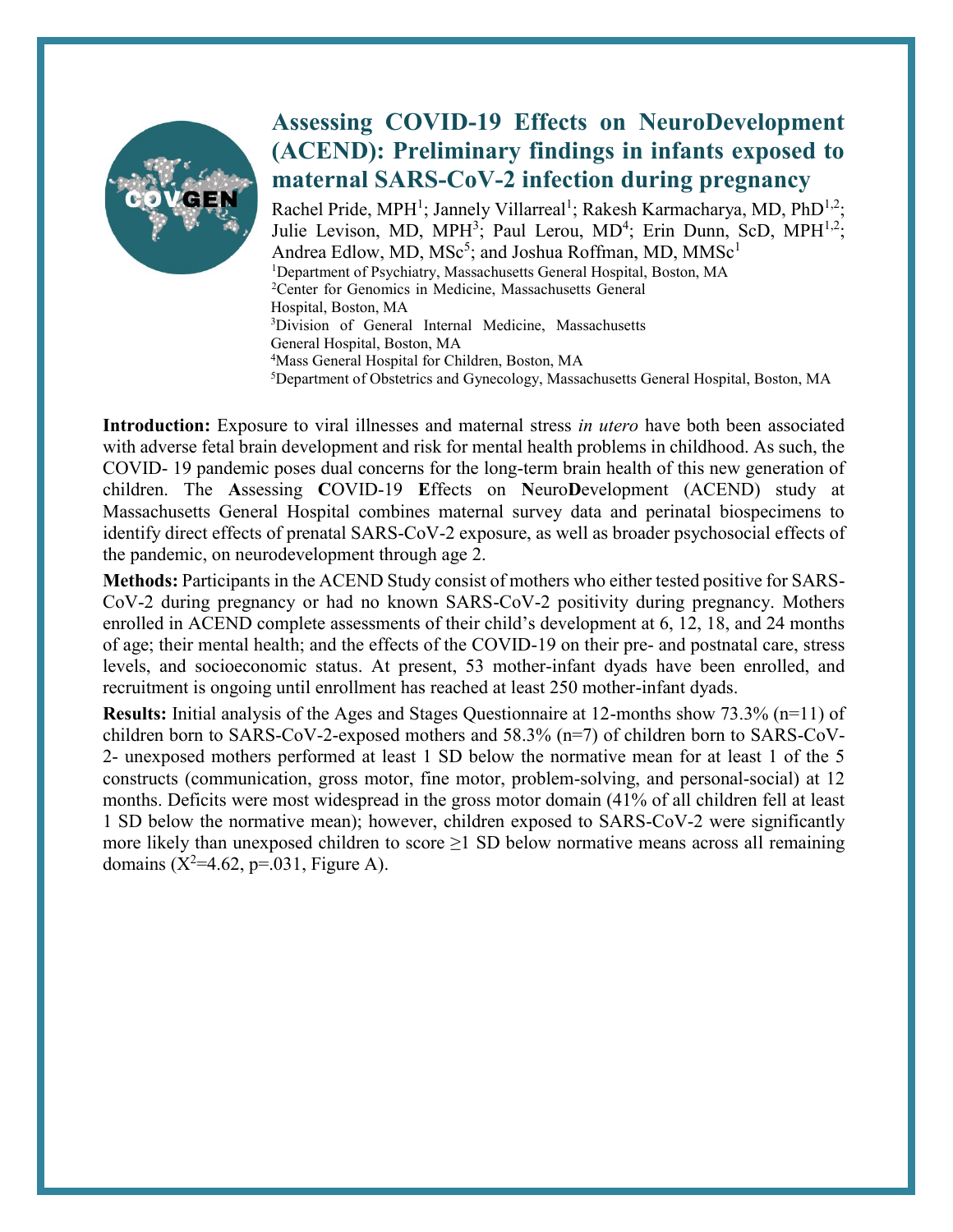

**Conclusion:** Preliminary data suggest that SARS-CoV-2 exposure *in utero* may correlate with deficits in fine motor, problem solving, and personal-social skills, while exposure to both SARS-COV-2 and broader COVID-19 pandemic-related stressors may be associated with worsened gross motor skills at 12 months of age. Ongoing recruitment will further explore effects of SARS-CoV-2 on neurodevelopmental outcomes; disambiguate effects of SARS-CoV-2 from broader pandemicrelated stressors; and delineate underlying biological mechanisms through perinatal biospecimen collection.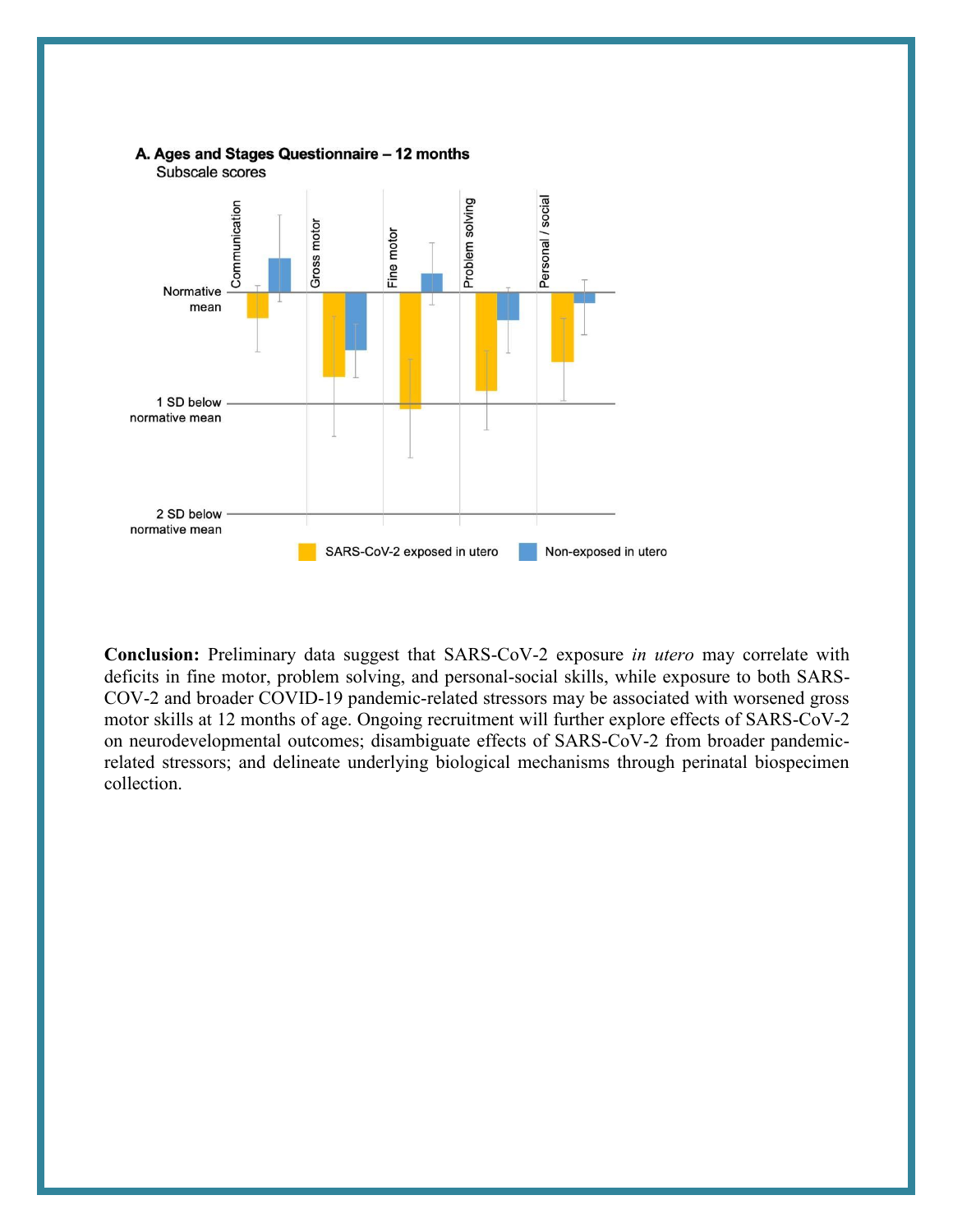#### **From full day learning to 30 minutes a day: Examining educators' concerns about kindergarten students' development and well-being during the COVID-19 pandemic in Ontario, Canada**

Caroline Reid-Westoby<sup>1</sup>; Natalie Spadafora<sup>1</sup>; Molly Pottruff<sup>1</sup>; Jade Wang<sup>2</sup>; and Magdalena Janus<sup>1</sup> <sup>1</sup>Offord Centre for Child Studies, McMaster University

<sup>2</sup>Bachelor of Health Sciences Program, McMaster University

**Background:** From March to June 2020, schools in Ontario, Canada went from in-person to virtual learning, necessitating a rapid adjustment for everyone involved. Considering the full- day, playbased nature of the kindergarten curriculum, teaching online posed significant challenges for educators, students, and families. Data from the U.S. suggest that school closures have had a detrimental impact on young children's physical, social, and mental health (Zimmerman et al., 2021). The purpose of this observational, descriptive study was to provide an educator-reported snapshot of the learning, health, and well-being of kindergarten students during the first COVID-19 pandemic-related school closures in Ontario, Canada. Gathering information on the learning context of young children during the pandemic is necessary to better understand the potential implications on young children's development.

**Methods:** A total of 2,569 kindergarten educators (early childhood educators and teachers) from 74 out of the 75 school districts in Ontario completed a web-based survey entitled "Hidden Future Front Line: Educators' perspective on the impact of the COVID-19 pandemic on kindergarten children (HiFLEC)" from May to July 2020. The survey was comprised of multiple-response items and open-ended questions, and data were analyzed both quantitatively and qualitatively.

**Results:** Educators reported that due to the students' young age, they were often unable to complete learning tasks on their own from home and educators were concerned about the level of learning that was taking place during this time. The biggest reported barrier to online learning was a lack of involvement from parents/guardians. Educators also discussed being unable to carry out the playbased learning curriculum, resulting in concerns surrounding children's social and emotional development. Educators expressed apprehensions about returning to school in the fall, including concerns about children's inability to follow public health protocols and the mental health and wellbeing of themselves and their students.

**Conclusion:** Our results illustrate the concerns expressed by kindergarten educators during the first few months of the COVID-19 pandemic, most regarding their students' development and well-being. They highlight the need for continued supports for the youngest learners and the need to monitor the development of students in kindergarten during the pandemic, as well as after.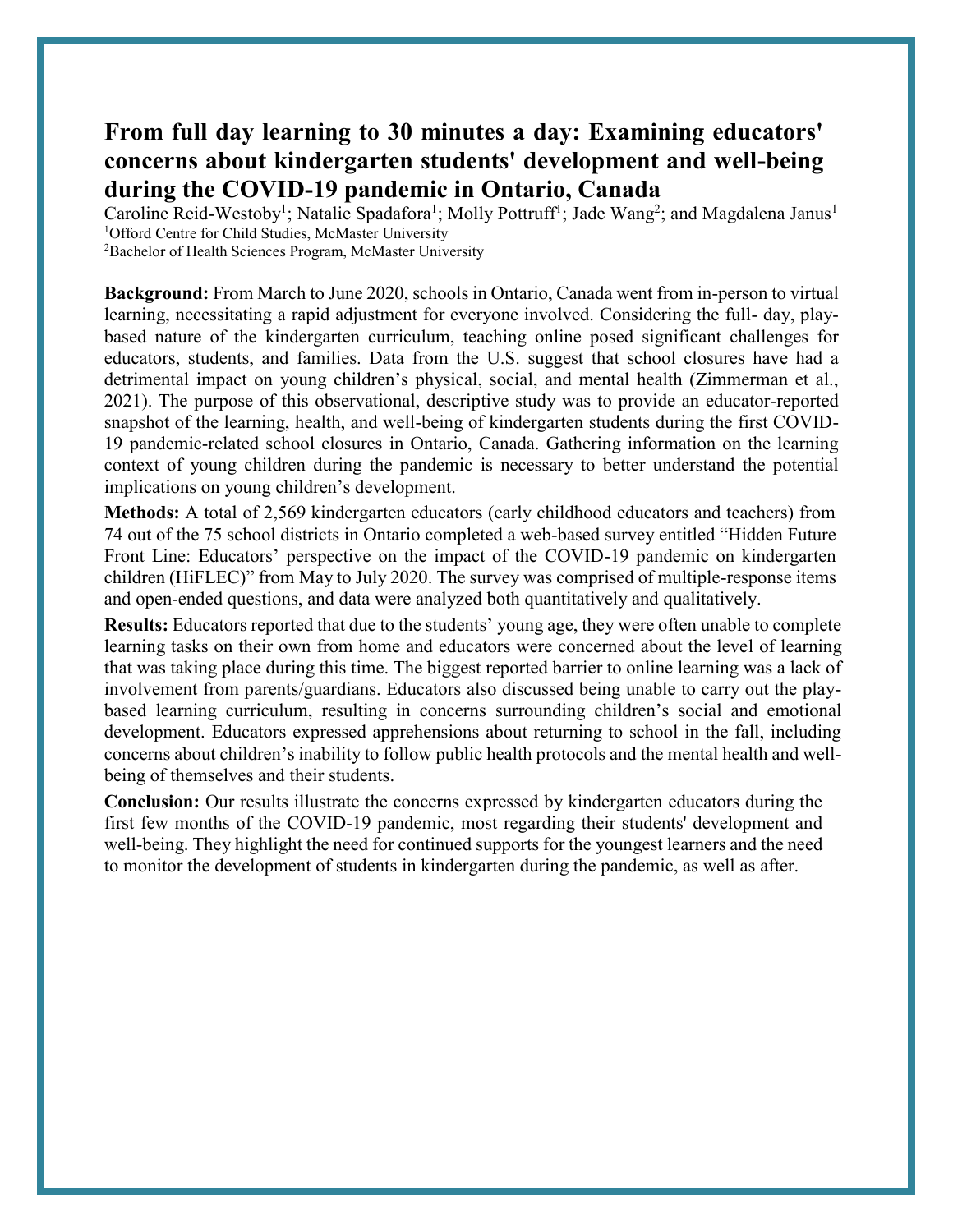#### **Prenatal Maternal Stress during the COVID19 Pandemic and Sub-Cortical Brain Volumes in 3-Month-Old Infants**

<sup>1</sup>Ti-Amo Deruz Richards; <sup>2</sup>Gerald Giesbrecht; <sup>3</sup>Lianne Tomfohr-Madsen; <sup>4</sup>Li Wang; and <sup>5</sup>Catherine Lebel

<sup>1</sup>University of Calgary

2 University of Calgary Paediatrics and Community Health Sciences

3 University of Calgary Psychology

<sup>4</sup>University of North Carolina Radiology & Image Analysis Group (BRIC)

5 University of Calgary Radiology

**Background**: Pregnant people have had higher rates of stress, depression, and anxiety during the COVID-19 pandemic. Previous studies of natural disasters have shown changes in subcortical limbic volumes in infants whose mothers were exposed to stressors during natural disasters during pregnancy; therefore pandemic-related distress may be associated with altered brain volumes in infants born during the pandemic. The purpose of this study was to use magnetic resonance imaging (MRI) to examine how psychological distress experienced by pregnant individuals during the COVID-19 pandemic is associated with infant brain grey matter volumes.

**Methods**: As part of a larger study (Pregnancy During the Covid-19 Pandemic), women completed the 10-item Perceived Stress Scale (PSS) during pregnancy at a mean gestational age of 29.8 weeks  $(6.9 +/-$  st. dev). T1- and T2-weighted magnetic resonance imaging (MRI) was collected on 67 infants aged 3 months (45M/22F), on a GE MR750w scanner at the Alberta Children's Hospital. Images were segmented using iBEAT to provide amygdala, caudate, and hippocampal volumes for each hemisphere. We tested for a relationship between infant brain volumes and perceived stress scores using multiple regression and an alpha level of  $\leq 0.05$ . Multiple regression was done in SPSS, with sex, household income, maternal education and total intra-cranial volume included as covariates.

**Results**: Subcortical volumes in the right caudate were significantly negatively related to perceived stress scores (B= -8.063, beta=-0.196;  $p = 0.048$ ). Mothers who reported higher prenatal stress were more likely to have infants with smaller caudate volumes. Perceived stress scores were not significantly related to other subcortical volumes in this sample.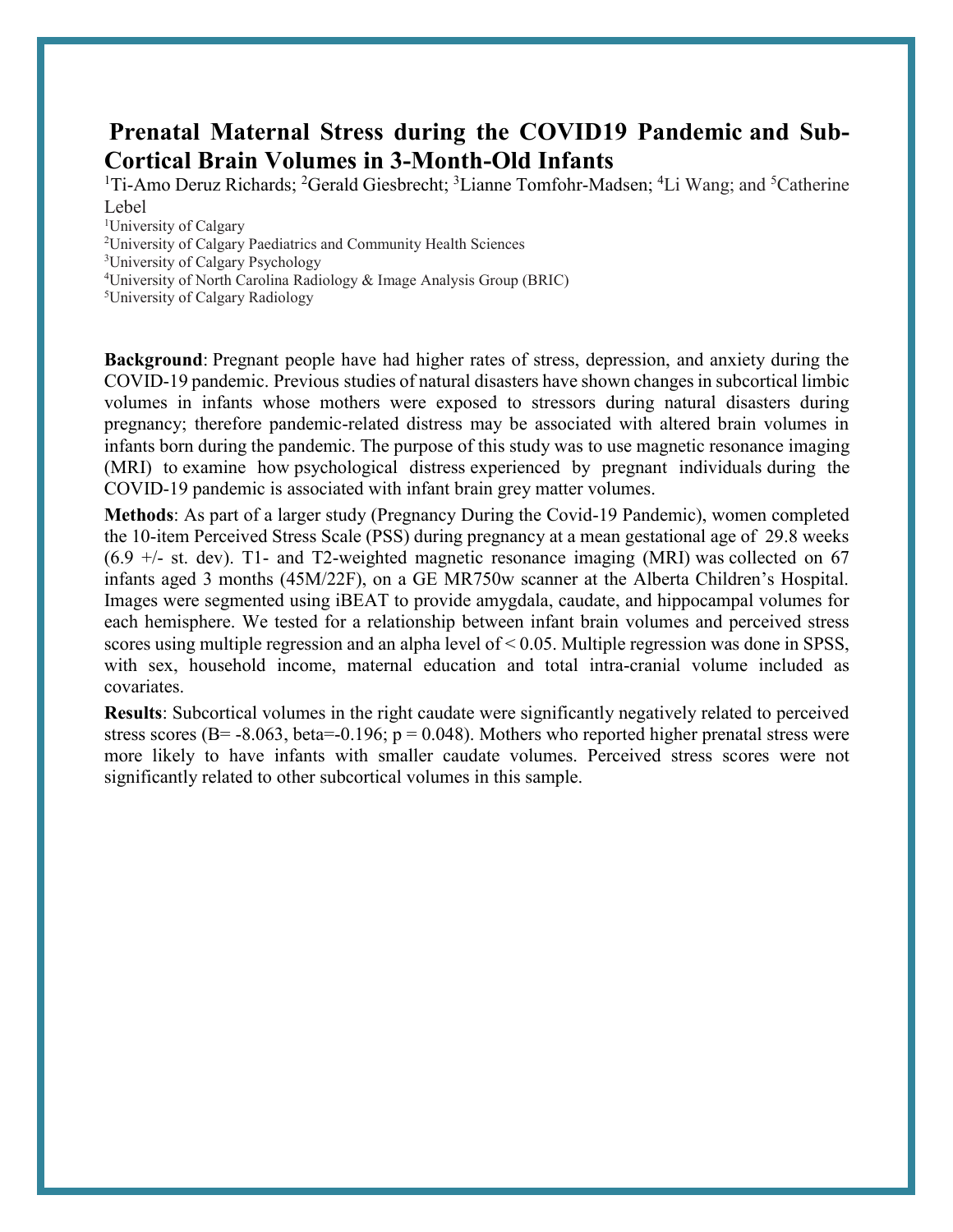

Scatter Plot of Right Caudate Volume by Perceived Stress Scores

**Conclusion**: Volume changes to caudate nuclei are associated with more externalizing behaviours during adolescence and increased severity of symptoms in clinical attention deficit hyperactivity disorder (ADHD). In this cohort, there was a negative association between caudate volume changes and higher perceived stress levels. These changes may underlie future behavioural problems within this population. Future studies should examine caudate hemisphere function concerning varying levels of prenatal stress exposure to explore this relationship further.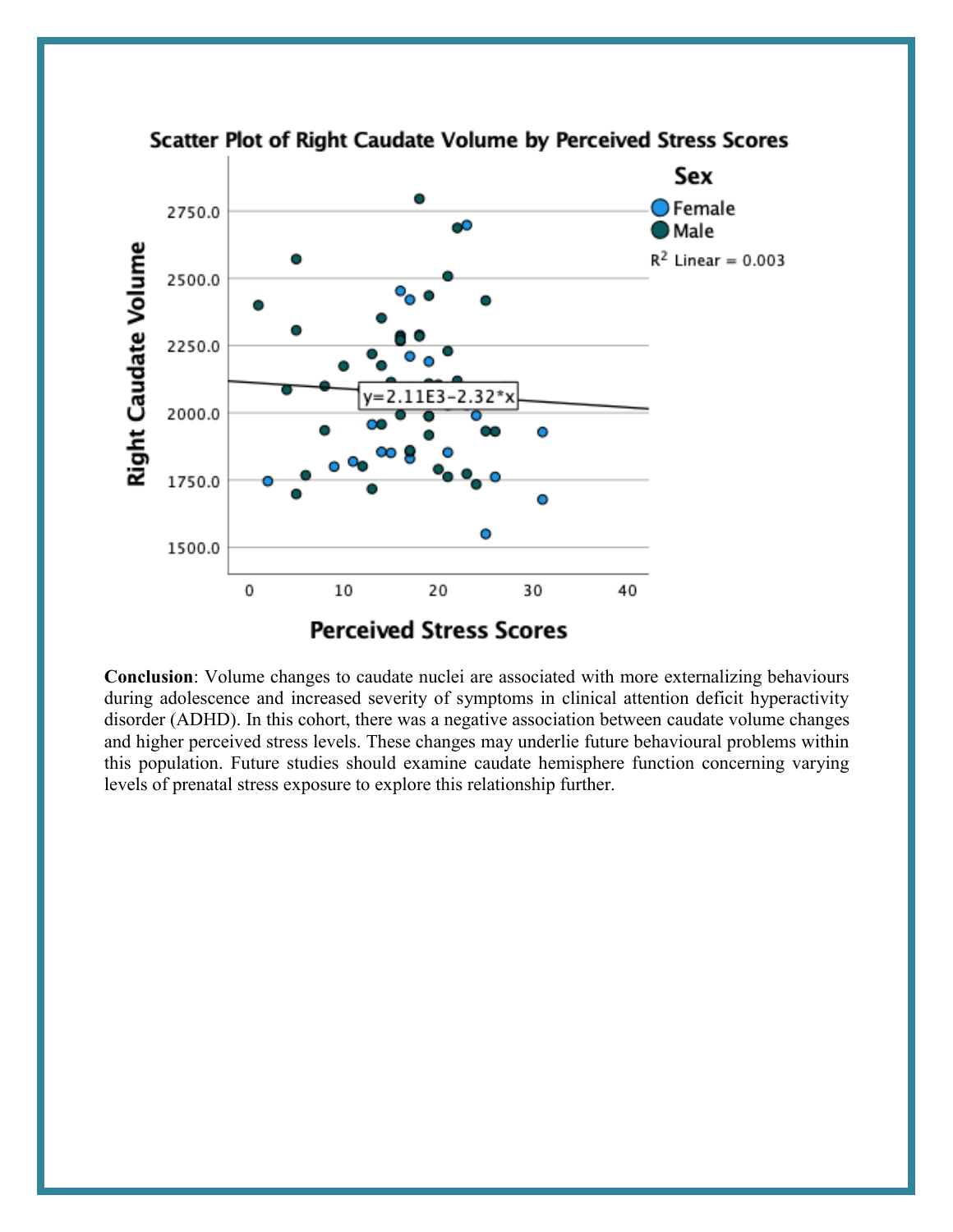#### **COVID-19 and Student Well-being Study**

Kelly Dean Schwartz<sup>1</sup>; Deinera Exner-Cortens1; Erica Makarenko<sup>1</sup>; Carly McMorris<sup>1</sup>; Paul Arnold<sup>1</sup>; Marisa Van Bavel<sup>1</sup>; and Sarah Williams<sup>1</sup> <sup>1</sup>University of Calgary

**Background:** Students have been multiply impacted by the COVID-19 pandemic: Threats to their own and their family's health, the closure of schools, adjusting and readjusting to curriculum delivery changes, social distancing from friends, loss of extracurricular activities, and changes in family employment (Schwartz et al., 2021). We were interested in how the mental and behavioral health of junior and senior high school students would be impacted by pandemic effects throughout the 2020- 21 school year. This lightning talk will explore the impact of the pandemic on self-reported behavioural functioning as a function of their previous diagnostic history (e.g., learning, cognitive, social-emotional).

**Methods:** Students (age 12-18 years; *Mage* = 14.8; 56% female) were recruited from four metropolitan school districts – two separate (Catholic) and two public – in two major western Canadian cities. In all waves of the study (September,  $N = 2,310$ , and December,  $N = 1,598,2020$ ; March,  $N = 1,662$ ; June,  $N = 1,478,2021$ ), students in grades 6-12 completed the *Children's Impact of Events Scale* (CRIES-13; Horowitz et al., 1979) and the *Behavior Intervention Monitoring Assessment System* (BIMAS-2; McDougal et al., 2011). They also provided demographic information (e.g., age, gender, family economic changes) and answered the question: Prior to COVID-19, were you diagnosed with a learning, cognitive, or psychological disorder by a psychologist or medical professional?

**Results:** There was a significant effect of previous diagnosis and of a family member experiencing job loss/reduced hours on their self-reported conduct, negative affect, and cognition/attention, although neither interacted with time nor were moderators on stress. There was a significant moderation effect of age and gender on overall stress in predicting all outcomes (i.e., females and older youth reported higher stress reactions). See Table 1 for negative affect results.

**Conclusions:** In 2020-21, the COVID-19 pandemic did not equally impact all students; females, older youth, and those students who had a previous psychological and changes in family economics reported higher conduct problems, negative affect, and attention difficulties compared to males, younger youth, and youth who did not report pre-pandemic diagnoses or economic change. Results are discussed relative to strategic supports necessary for improving student functioning.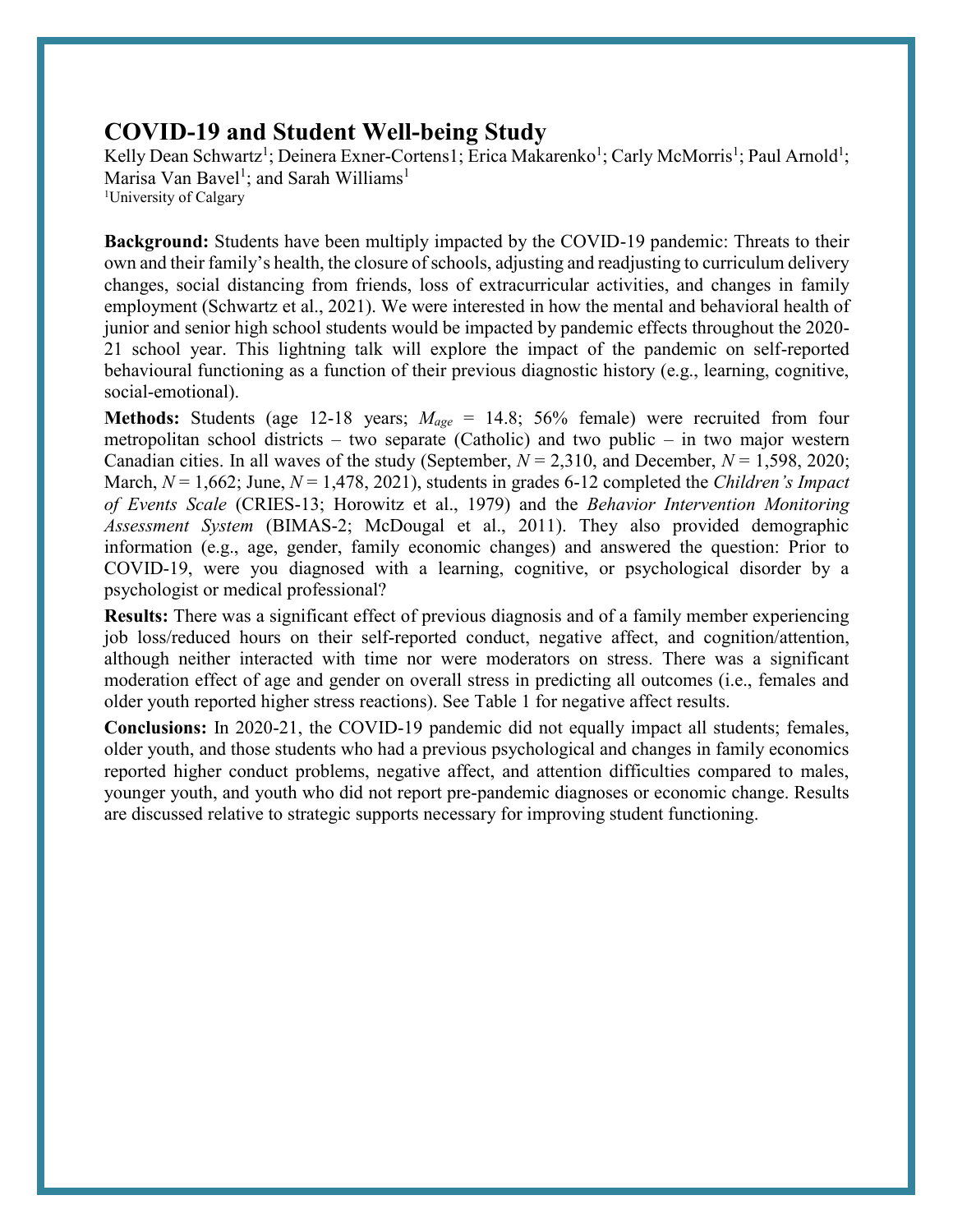|                                                       | <b>Negative Affect</b> |                                  |                  |
|-------------------------------------------------------|------------------------|----------------------------------|------------------|
| Predictors                                            | <i>Estimates</i>       | $\mathcal{C}_{\mathcal{C}}$<br>Ι | $\boldsymbol{p}$ |
| (Intercept)                                           | 51.73                  | $50.63 - 52.82$                  | < 0.001          |
| Previously diagnosed [Yes]                            | 3.50                   | $2.29 - 4.71$                    | < 0.001          |
| <b>CRIES Total</b>                                    | 0.30                   | $0.27 - 0.33$                    | < 0.001          |
| Wave                                                  | 1.18                   | $0.94 - 1.43$                    | < 0.001          |
| Age $[15-18]$                                         | 3.46                   | $2.21 - 4.70$                    | < 0.001          |
| Gender [Male]                                         | $-7.03$                | $-8.19 - -5.86$                  | < 0.001          |
| Family Experienced Job Loss or Reduced Hours<br>[Yes] | 0.86                   | $-0.04 - 1.76$                   | 0.061            |
| CRIES Total $*$ Age [15-18]                           | $-0.05$                | $-0.09 - 0.02$                   | 0.004            |
| Wave $*$ Age [15-18]                                  | $-0.70$                | $-1.01 - -0.38$                  | < 0.001          |
| CRIES Total * Gender [Male]                           | 0.07                   | $0.03 - 0.11$                    | 0.001            |

Table 1. Fixed effect coefficients of the final mixed-effect model for BIMAS Negative Affect T- scores.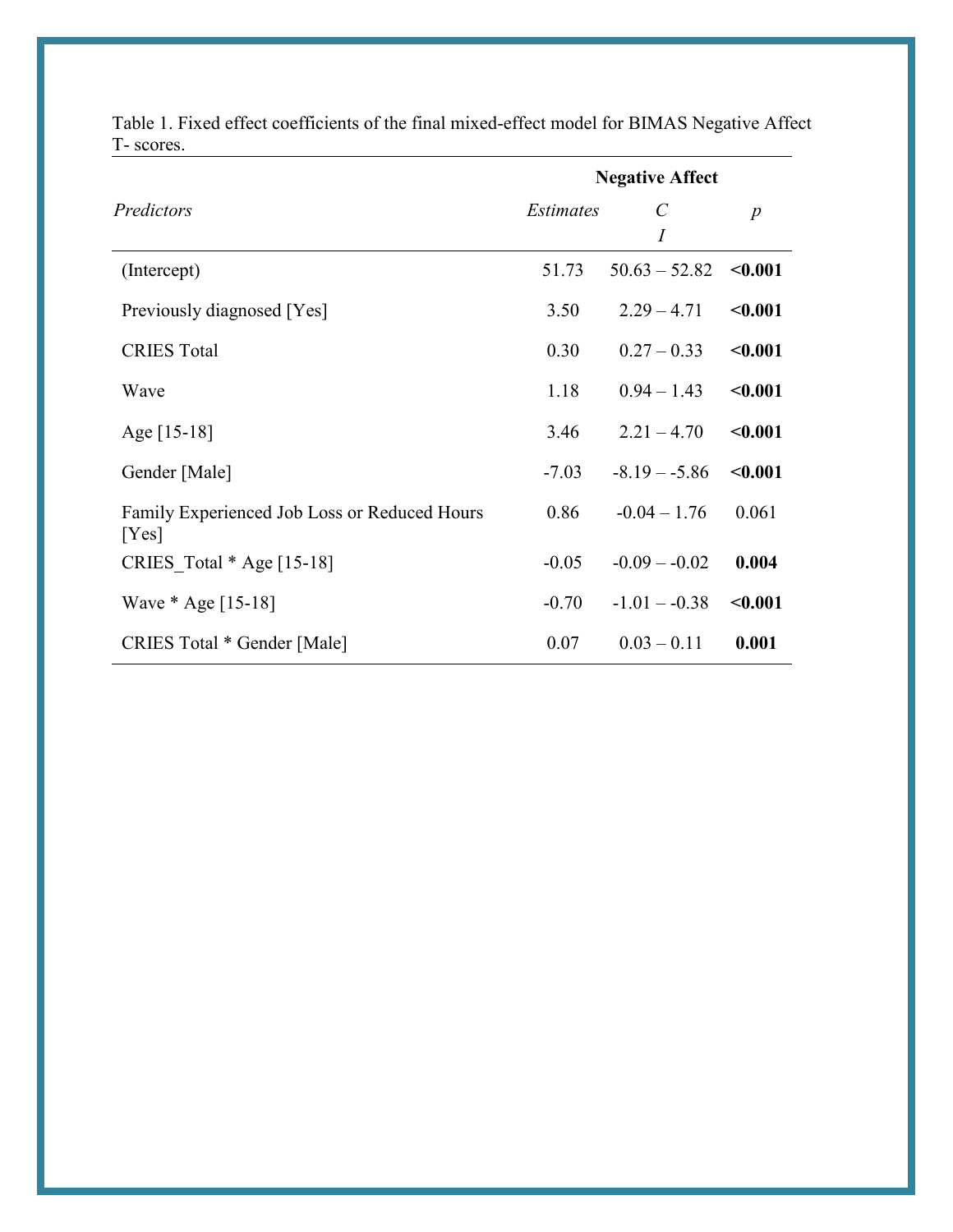#### **Is the risk of COVID-19 transmission in schools associated with kindergarten children's developmental health? A population-level study of elementary schools in Toronto, Ontario**

Natalie Spadafora<sup>1</sup>; Ashley Gaskin<sup>1</sup>; Eric Duku<sup>1</sup>; Caroline Reid-Westoby<sup>1</sup>; and Magdalena Janus<sup>1</sup> <sup>1</sup>Offord Centre for Child Studies, McMaster University

**Background:** The COVID-19 pandemic has affected the whole world and caused many disruptions to our daily lives over the last 18 months. While the pandemic has impacted everyone, evidence suggests it has disproportionately affected people living in lower socioeconomic status (SES) neighbourhoods. In August 2020, Toronto Public Health released a list of schools considered to be high risk for COVID-19 virus transmission, given the higher rates of community transmission. The current study's objectives were to determine if there was an association between COVID-19 rates in elementary schools in Toronto, Ontario and kindergarten children's developmental outcomes. It was hypothesized that schools at higher risk of COVID- 19 transmission would have a greater percentage of children vulnerable in at least one area of their development.

**Methods:** We compared the developmental vulnerability of children who attended kindergarten in 2017/18 in schools located in areas with either high or low transmission rates of COVID-19 in the first phase of the pandemic (up to August 2020). We examined data from children in 559 schools in the Toronto District School Board. Children's development was measured using the Early Development Instrument (EDI). The EDI measures vulnerability rates of children on five domains (physical health and well-being, social competence, emotional maturity, language and cognitive development, communication skills and general knowledge). Children are considered vulnerable in an area of their development if they score below the  $10<sup>th</sup>$  percentile based on a provincial baseline cut-off score.

**Results:** Results indicated that schools in areas with higher rates of COVID-19 had higher percentages of children vulnerable on at least one domain of their development in 2018 (32.1% vs 26.8%, respectively). Further, when examining the individual domains, the high COVID-risk areas also had higher percentages of vulnerability in all five developmental domains (physical health and well-being: 16.5% vs. 14.1%; social competence: 11.3% vs. 8.6%; emotional maturity: 11.0% vs. 8.6%; language and cognitive development: 9.3% vs. 6.7%; communication skills and general knowledge: 12.8% vs. 10.5%).

**Conclusion:** These findings further support that, not only are certain areas more prone to higher COVID-19 rates than others, but that areas with higher levels of vulnerability rates might also be areas that are at higher risks of COVID-19 transmission. Future research should continue to explore this association including other social determinants of health.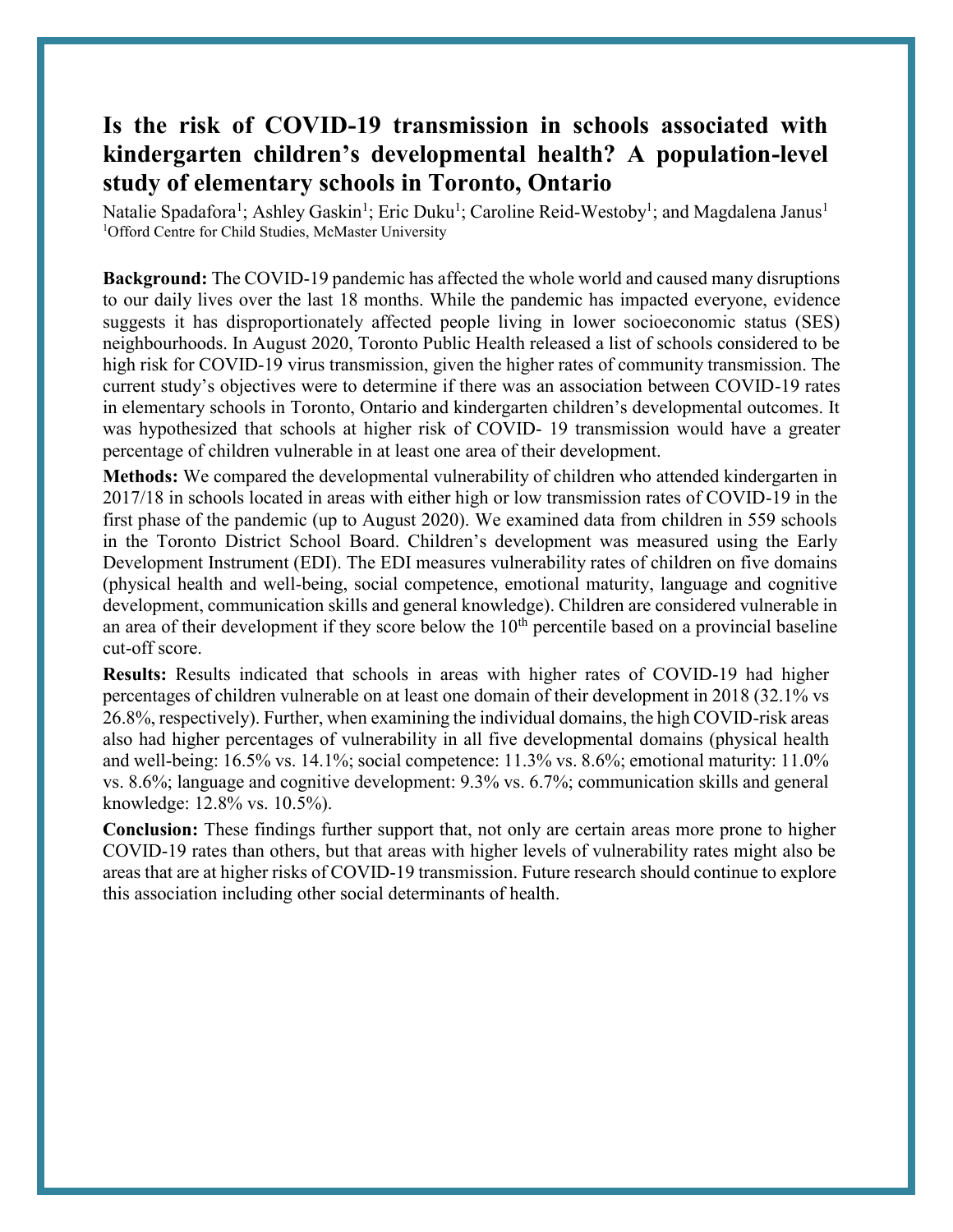

#### **"It just doesn't work": Parents' views about distance learning for young children with special needs**

Michele L. Stites, Ed.D<sup>1</sup>; Susan Sonnenschein, PhD<sup>1</sup>; and Julie A. Grossman,  $PhD<sup>2</sup>$ <sup>1</sup>University of Maryland Baltimore County <sup>2</sup>Prince George's County Public Schools

Parents and teachers of preschoolers without special needs report distance learning during COVID-19 is difficult due to the children's age and amount of parental support needed (Authors). However, children with special needs have been left out of the conversation despite nearly 7,000,000 children in the U.S. receiving special education services (Pew Research Center, 2020).

This presentation will describe a study which examined perceptions of distance learning during the COVID-19 pandemic with 48 parents of young children (ages 3-8) with special needs. Our primary questions in this mainly descriptive study were: (1) What obstacles do parents of young children with special needs face with distance learning? (2) How do these parents expect schools to support their children's distance learning? Parents completed an online survey of semi-structured and open-ended questions.

Results indicate parents have concerns about the age/developmental level of the children to engage virtually, lack of socialization opportunities, and the amount of parental support needed. Importantly, their children required specialized therapies and instruction that the parents were not qualified to provide. In qualitative responses, 18% of parents indicated that mandated special education services were not provided and that their children were regressing as a result. Additionally, 31% of parents spontaneously mentioned that the only option for their child was to go back to school or have a teacher come to the house. Parents also expressed a need for more flexibility in scheduling and academic expectations and more school-home communication, neither of which was happening in the virtual setting.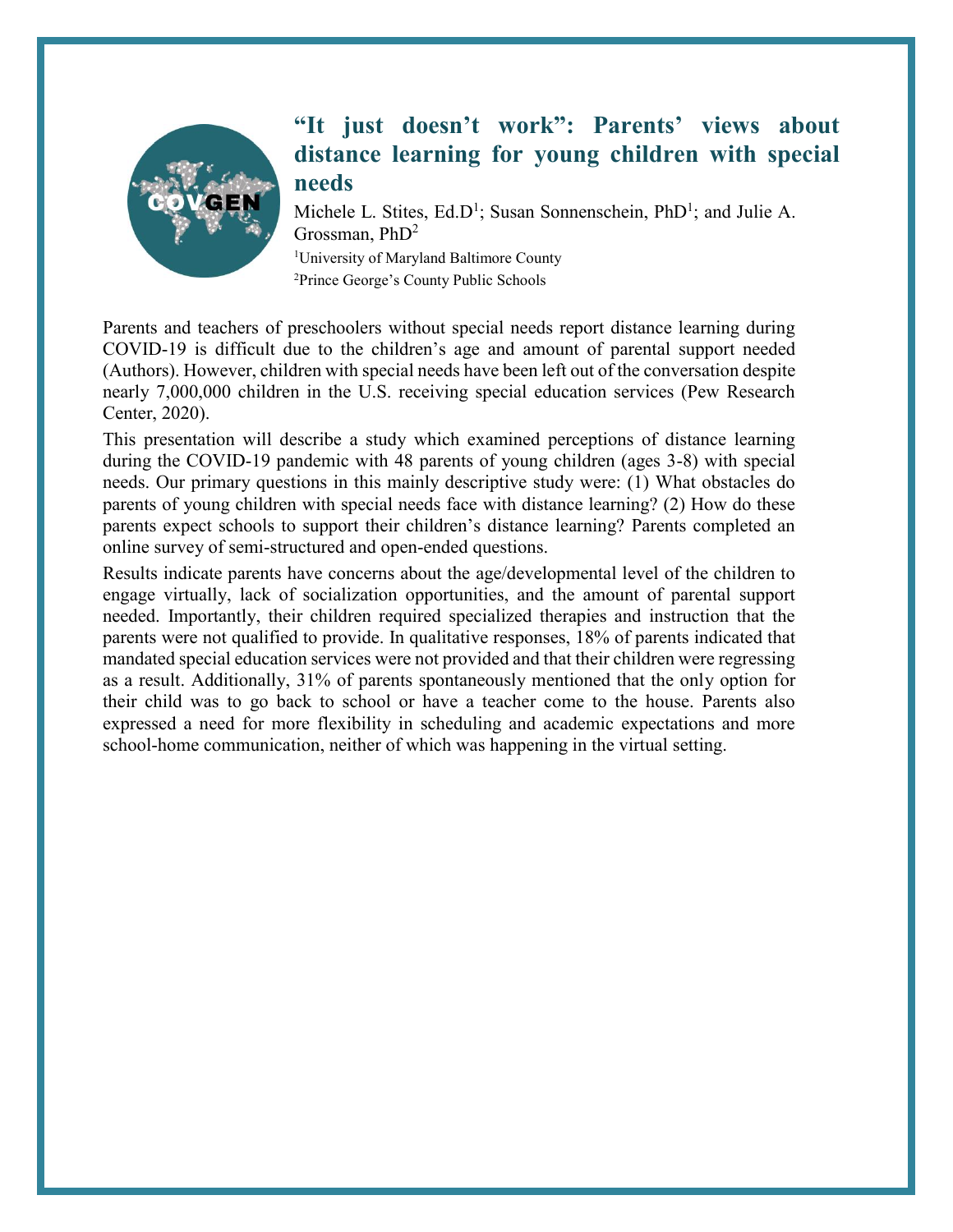

#### **Investigating the effects of the COVID-19 pandemic on very low birthweight infants in southeast Louisiana NICUs**

Renee Tristano<sup>1</sup>; Sofia Cabrera<sup>1</sup>; and Stacy Drury<sup>1</sup> <sup>1</sup>Tulane University School of Medicine

**Background**: Maternal breast milk and skin-to-skin have been shown to aid in neurodevelopment and improve health outcomes for preterm and very low birth weight (VLBW) infants. In addition to being heavily impacted by COVID-19, Louisiana continues to have the highest rates of preterm and VLBW births in the country and therefore is an important area of focus for neonatal QI projects. Our original QI collaborative was focused on increasing the provision of maternal milk to VLBW infants in southeast Louisiana NICUs through a multi- hospital collaborative that included a focused key driver model, regular data entry, and quarterly data reports to the individual hospitals, as well as composite reports across hospitals. Due to the COVID-19 pandemic and the resulting changes in hospital visitation policies, we were forced to pivot in our efforts. Despite these unanticipated obstacles, ongoing data collection from this project, beginning in the months immediately preceding the pandemic, provides a unique opportunity to evaluate the impact of the pandemic on breastfeeding rates, NICU visitation, and skin-to-skin care for VLBW infants in SE Louisiana.

**Methods**: Our current data includes feeding, skin-to-skin care, visitation, and other outcomes collected from the electronic medical records of VLBW infants from 8 level III and IV NICUs in SE Louisiana for the period of July 2019 through April 2021 ( $n = 268$ ). In addition, mothers of VLBW infants who expressed milk are surveyed by phone following discharge on pump acquisition and visitation barriers (n= 93).

**Results:** Our included mother-infant dyads are representative of the local population; 56.1% of mothers are non-Hispanic Black, 27.3% are non-Hispanic white, and 10.1% are Hispanic, with 68% covered by Louisiana Medicaid during their pregnancy. We expect to evaluate the following questions: What was the impact of the COVID-19 pandemic on breastfeeding rates for VLBW infants? Did the pandemic result in decreased rates of skin-to- skin care for VLBW infants? Is there a correlation between changing COVID positivity rates and breastfeeding or skin-to-skin rates over the course of the pandemic? Were these effects moderated by maternal race or insurance type?